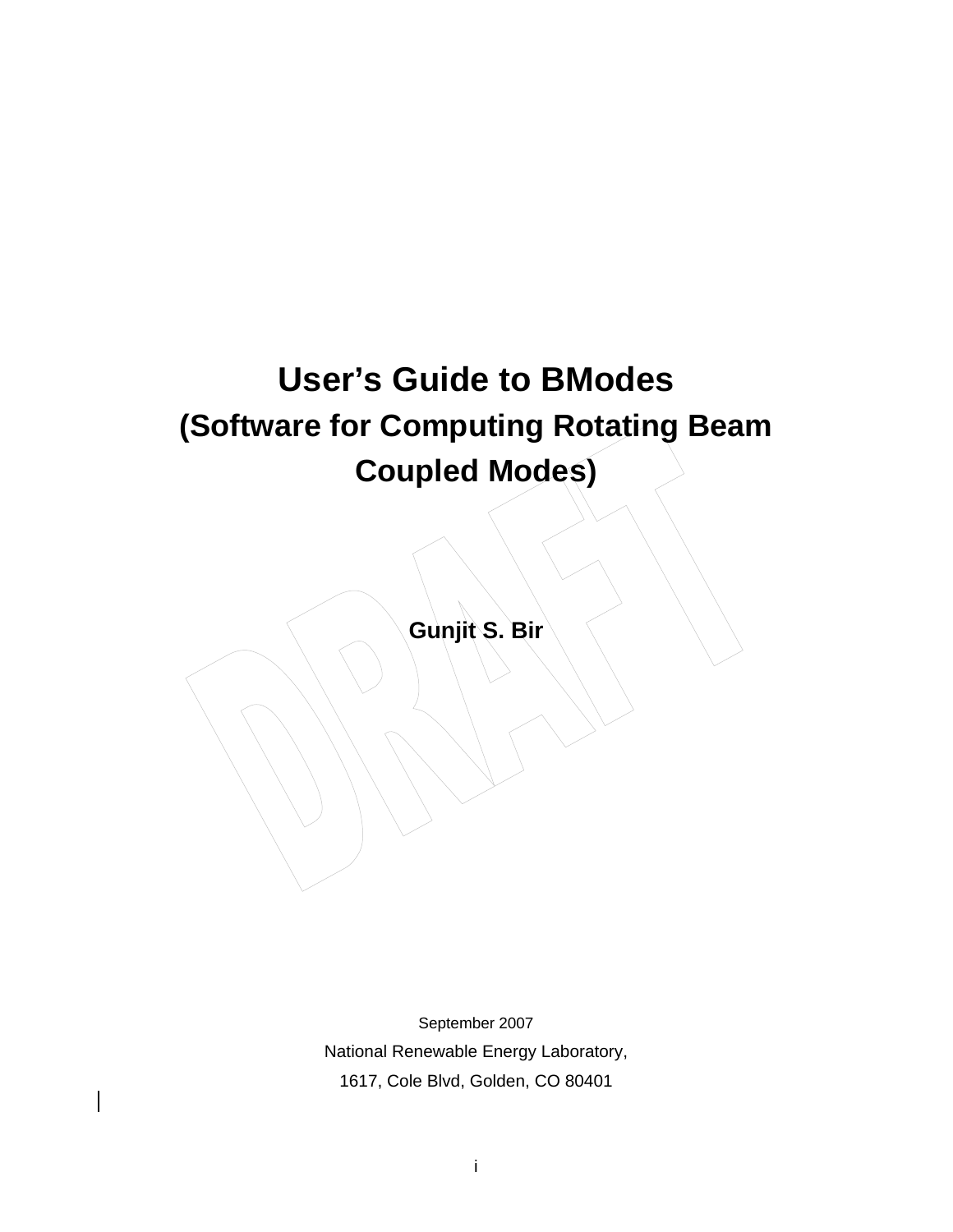## <span id="page-1-0"></span>**About this Guide**

BModes is a finite-element code that provides coupled modes for a turbine blade or a tower. Both the blade, rotating or non-rotating, and the tower can have arbitrary distribution of structural properties along their length. Both allow tip attachment. The tip attachment is assumed to be rigid body with mass, six moments of inertia, and a mass centroid that may be offset from the blade or tower axis. Examples of tip attachments are aerodynamic brakes for blades and nacelle-rotor subassemblies for towers. The tower can have optional tension-wire supports.

BModes allows computation of coupled modes for both the blade and the tower. A coupled mode implies presence of coupled flexural, axial, and torsion motions in a natural mode of vibration. Knowledge of flap-lag-torsion-axial coupled modes is crucial to several applications. Examples are: modeling of major flexible components for modal-based aeroelastic codes such as FAST [1], validation of flexible component models using experimental data, modal-based fatigue analysis, and interpretation of aeroelastic-stability behavior of turbines, both onshore and offshore.

Obtaining rotating-blade coupled modes accurately, however, is one of the most challenging tasks in the dynamics field, and only a few codes address this. BModes is perhaps the most accurate because it uses a finite-element approach in conjunction with analytical linearization and a special finite-element assembly that captures Coriolis and centrifugal effects. The finite-element method (FEM) is based on a 15- degree of freedom (dof) element with three internal and two boundary nodes. A salient feature of BModes is its potential to handle a complex range of boundary conditions.

BModes requires specification of rotor speed, blade geometry, precone, pitch control setting, and structural properties distribution along the blade as inputs. The structural properties along the blade length, are specified in terms of the flap bending, lag bending, torsion, and axial stiffness; mass; section moments of inertia; and chordwise offsets of section shear center, tension center, and center-of-mass along the blade. These properties may be obtained from experimental tests, blade manufacturer, or a properties-extractor code, such as PreComp [2] or BPE [3]. Currently, BModes can handle only metallic or isotropic composite blades. With the aforementioned inputs, the code uses FEM followed by an eigenanalysis to compute mode shapes and frequencies.

The current version of BModes, which replaces the older version (v1.02.00), is modernized to the current Fortran 2003 standards. Also, it does not require recompilation if number of finite elements to discretize the blade or the tower is altered.

This guide provides step-by-step instructions on how to prepare input files (specify blade geometry, section properties, and finite-element discretization), how to execute the code, and how to interpret the outputs. The code runs fast (usually in a few seconds). If this guide does not help resolve a problem you may have with input files or code execution, contact us. In future, we will integrate BModes with FAST to provide tower and blade modes as rotor speed and blade pitch control settings change during a simulation.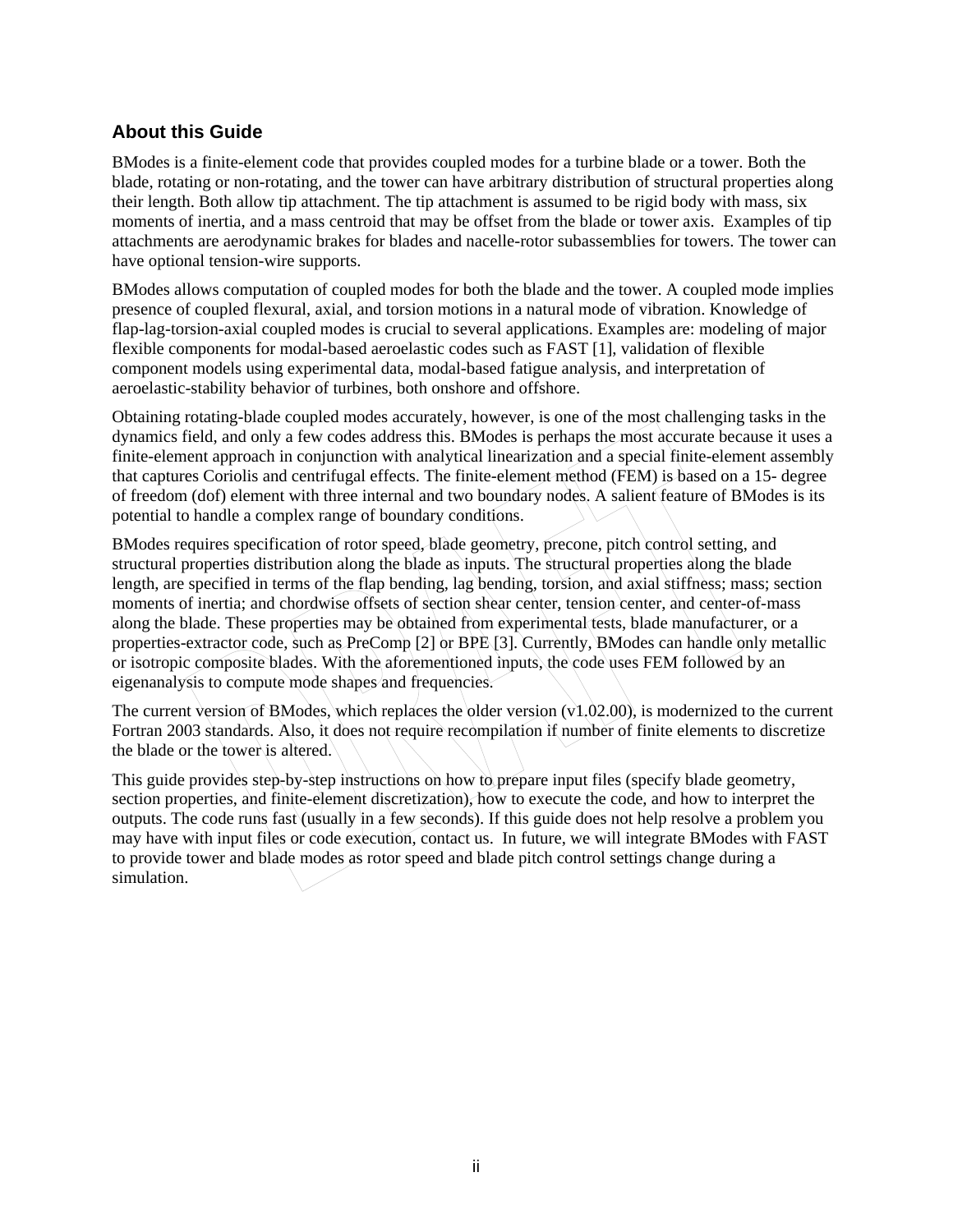| <b>Revision</b> | Date              | <b>Description</b>                                                                                                                                                                                                                                                                                                                    |
|-----------------|-------------------|---------------------------------------------------------------------------------------------------------------------------------------------------------------------------------------------------------------------------------------------------------------------------------------------------------------------------------------|
| 1.00            | 21-Nov-2005       | First publication. Supports BModes v1.0                                                                                                                                                                                                                                                                                               |
| 1.10            | $06$ -Jan-2006    | Included tip inertia effects in modal analysis of towers and blades.                                                                                                                                                                                                                                                                  |
|                 | $27 - Jan - 2006$ | Extended BModes to handle towers supported by tension wires.                                                                                                                                                                                                                                                                          |
|                 | 03-Feb-2006       | Added additional input channels and modified output format.                                                                                                                                                                                                                                                                           |
|                 |                   | Supports BModes v1.10.                                                                                                                                                                                                                                                                                                                |
| 1.20            | 25-July-2006      | Modified math routines to handle repeated eigenvalues. Eliminated<br>numerical problem associated with large offset of blade section center of<br>mass. Modified output format for mode shapes. Modified main input file.<br>Modified screen display of run-time output.                                                              |
| 1.30            | 27-Sep-2007       | In Section 5, eliminated text stating users need to recompile the code if the<br>number of elements is changed (current BModes version does not require<br>recompiling). Added Echo input variable to the main input file. Compatible<br>with BModes $v1.03.01$ (this numbering follows the most recent version<br>numbering system). |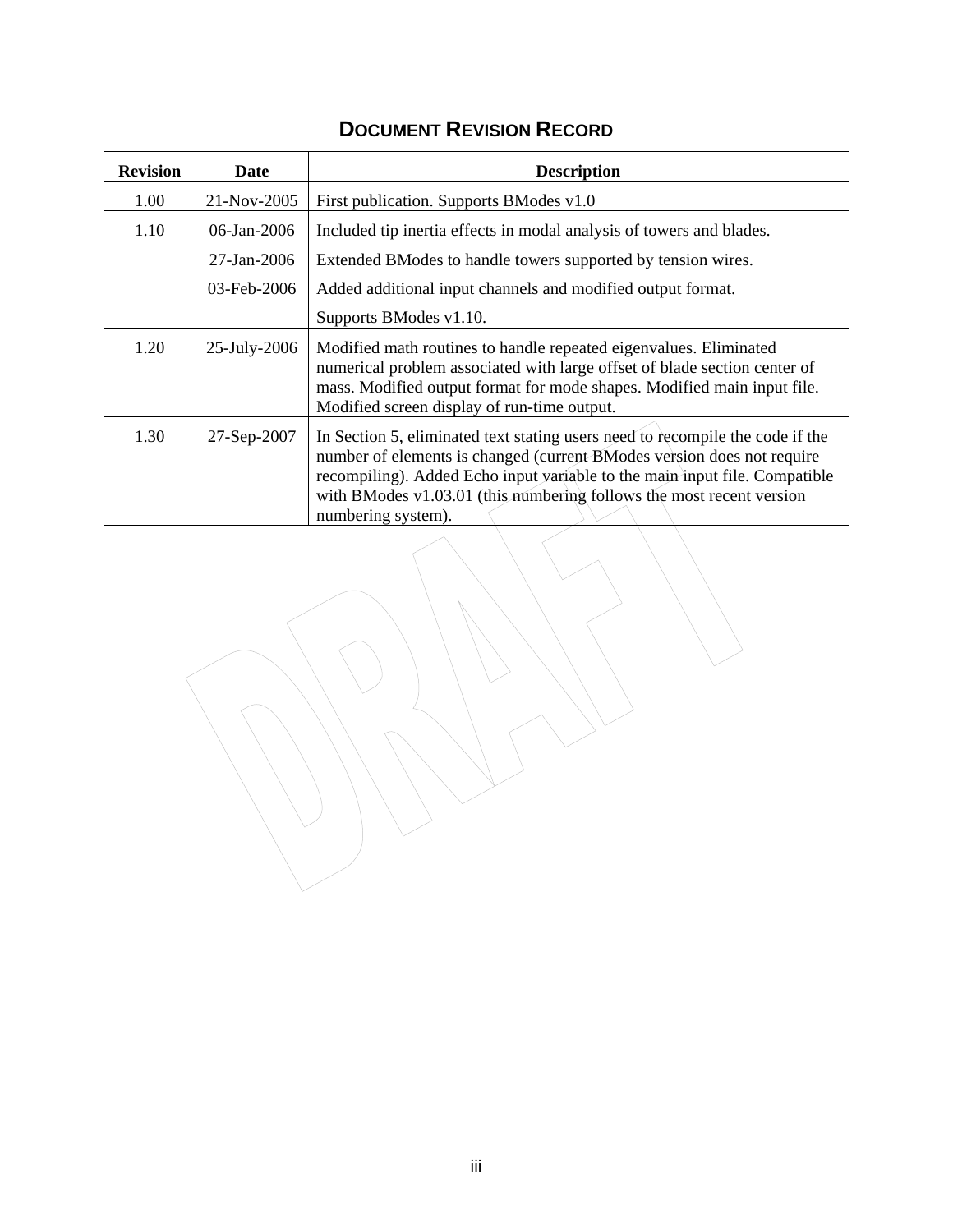# **Contents**

<span id="page-3-0"></span>

| $Contents \dots 11$ |  |
|---------------------|--|
| $\mathbf{1}$        |  |
| 2                   |  |
| 3                   |  |
| $\overline{4}$      |  |
| 4.1                 |  |
| 4.2                 |  |
| 5                   |  |
| 6                   |  |
| $\tau$              |  |
|                     |  |
| 8                   |  |
|                     |  |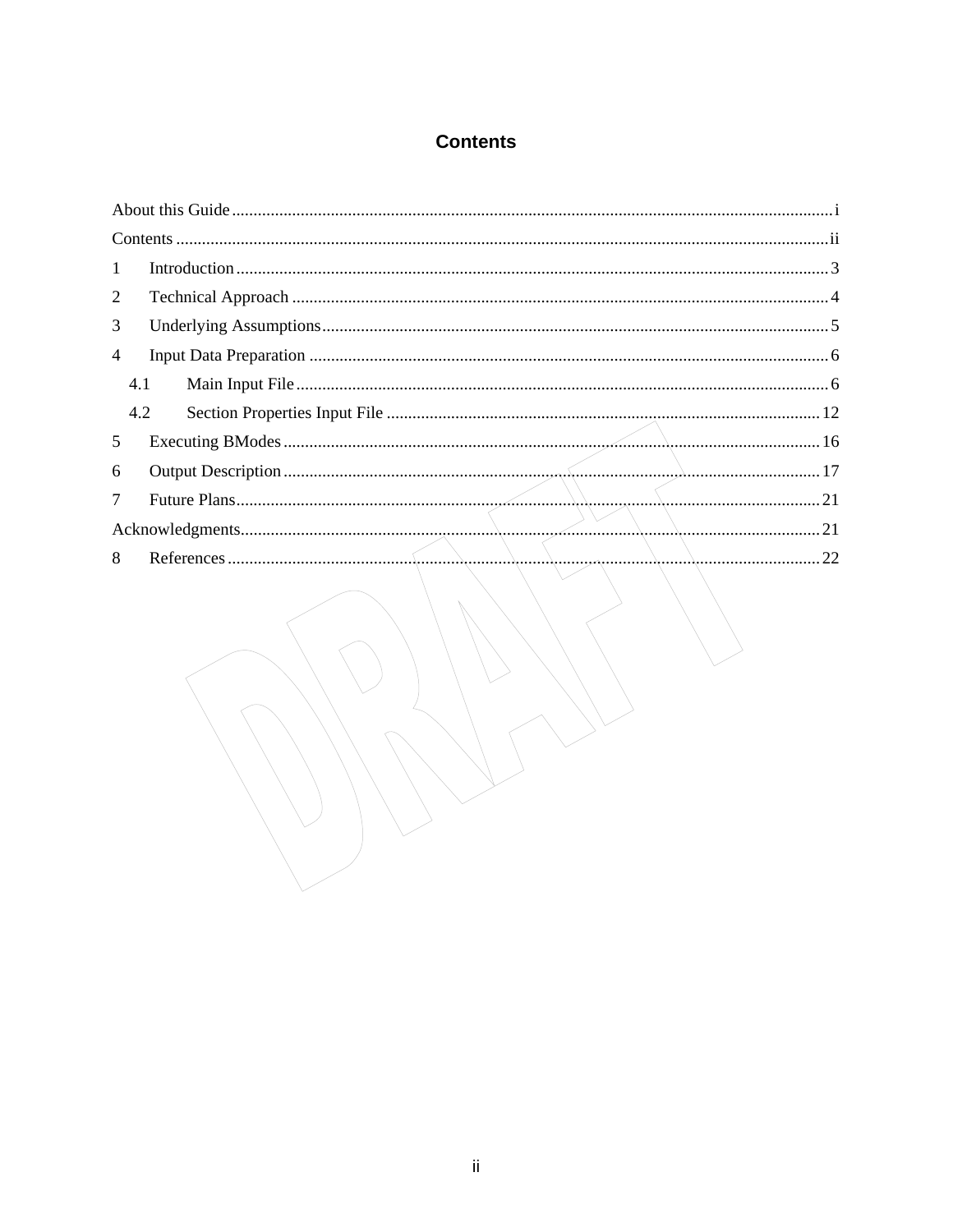#### <span id="page-4-0"></span>**1 Introduction**

BModes is developed primarily to provide coupled mode shapes for FAST (Fatigue, Aerodynamics, Structures, and Turbulence), an aeroelastic code that has been certified for worldwide usage [4]. FAST uses an assumed-modes approach; it needs blade and tower modes as well as structural properties to compute modal integrals for its equations of motion. PreComp [2] provides the structural properties, and BModes provides the modes for both the blades and the tower. Currently, FAST uses uncoupled modes for flap and lag (edge-wise) degrees of freedom (dofs) of the blade and also for the fore and lateral motions of the tower. It ignores the torsion dof and offsets of shear center, tension center, and center of mass, which can cause significant dynamic couplings. BModes-computed flap-lag-torsion *coupled* modes will help overcome these limitations by implicitly accounting for the torsion dofs and the offsets mentioned earlier. The resulting FAST will be a far more capable code.

Although BModes is primarily developed for eventual integration with FAST, it may be used as a stand-alone code. The beam modes it generates may be used for other applications: structural validation using experimental data, interpretation of aeroelastic stability, and modal-based fatigue analysis, to name a few. A beam, for a wind turbine, can be a model of a rotor blade or a tower.

Both the blade and the tower can have a tip attachment. The tip attachment is assumed to be rigid body with mass, six moments of inertia, and a mass centroid that may be offset from the blade or tower axis. Examples of tip attachment are an aerodynamic brake for a blade and nacelle-rotor subassembly for a tower. In addition to the tip inertia, the tower can also have tension-wire supports. Both the tip inertias and tension support wires can substantially influence the coupled modes mentioned earlier, especially for a tower.

Accurately obtaining rotating-blade coupled modes is a challenging task, and only a few codes address this. BModes is perhaps the most accurate among these because it uses a finite-element approach in conjunction with analytical linearization and a special finite-element assembly that accurately captures Coriolis and centrifugal effects. Its finite-element approach, derived from its predecessor UMARC [5], is based on a 15-dofs element with three internal and two boundary nodes (Figure 1). The 15 dofs comprise 3 dofs for torsion deflection and 4 dofs each for axial, flap, and lag deflections.

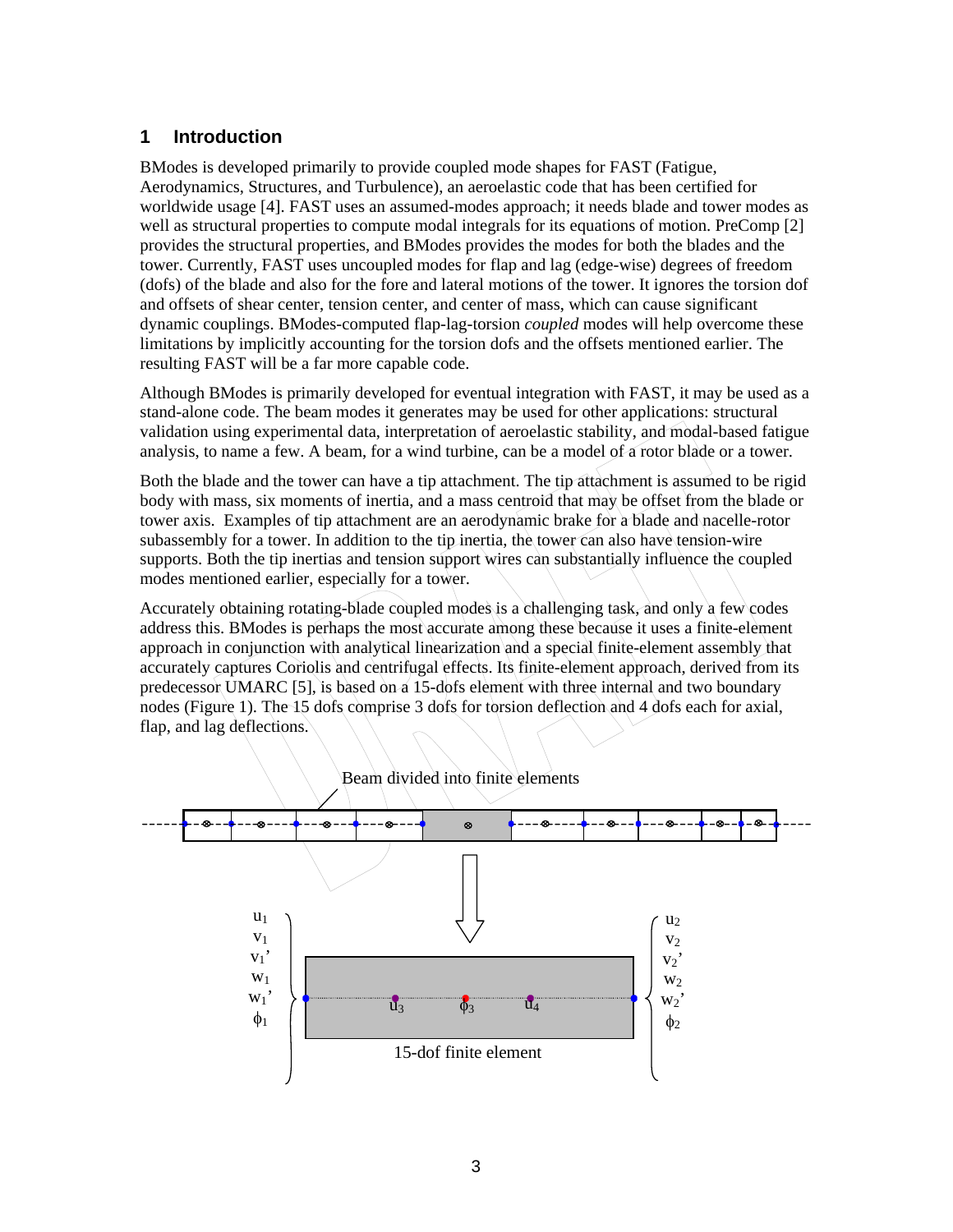#### **Figure 1: Beam discretization into 15-degrees-of-freedom finite elements.**

<span id="page-5-0"></span>A salient feature of BModes is its potential to handle a complex range of boundary conditions. Currently, it offers only one option: a cantilevered boundary condition at the blade root. In the near future, we plan to extend BModes to offer more options; e.g., a flap hinge at the root followed by a pitch bearing. BModes also has the potential to handle both composite and metallic blades. The current version handles only metallic or isotropic composite blades.

BModes inputs require specification of rotor speed, blade geometry, precone, pitch control setting, tip-attachment inertia properties, and structural properties distribution along the blade. The structural properties are specified in terms of the flap bending, lag bending, torsion, and axial stiffness; mass; section moments of inertia; and chordwise offsets of the shear center, tension center, and center-of-mass at each section along the blade. These properties may be obtained from experimental tests, blade manufacturer, or a properties-extractor code, such as PreComp [2] or BPE [3].

This guide provides step-by-step instructions on how to prepare input files (i.e., specify blade geometry, section properties, and finite-element discretization), how to execute the code, and how to interpret modal output. The code runs fast, usually in a few seconds. It requires no knowledge of the finite-element method (FEM) and only a modest knowledge of the definition of blade properties.

We have verified BModes for uniform and tapered beams for which analytical results are available and also for a typical non-uniform turbine blade using code-to-code comparison with RCAS [6]. More verification studies are planned and will be published upon completion.

This guide is divided into seven sections, including this introduction:

- **Section 2** outlines the technical approach BModes uses for computation of coupled modes.
- **Section 3** lists the underlying assumptions.
- **Section 4** provides step-by-step instructions on input data preparation along with sample input files.
- **Section 5** shows how to execute the code.
- **Section 6** describes how to interpret the BModes output.
- **Section 7** concludes the report with discussions of planned upgrades and verification studies.

#### **2 Technical Approach**

A full discussion of the BModes theory basis is outside the scope of this manual. However, we provide an outline of the technical approach (Figure 2). First, we idealize the blade as an Euler-Bernoulli beam that undergoes flap bending, lag bending, elastic twist, and axial deflection. Next, we formulate energy expressions and use Hamilton's principle to derive coupled integro-partial differential equations (PDEs) governing the beam dynamics. These PDEs are nonlinear and include spatial integral terms, which represent Coriolis and centrifugal effects. We then use finite element analysis (FEA), the basis of modern structural analysis, to discretize the spatial (radial) variables in the PDEs. This FEA is compatible with Hamilton's principle. The blade is divided into a number of elements (Figure 1), each with 15 dofs: four for axial deflection  $(u_1, u_2, u_3, u_4)$ , four for flap deflection and slope  $(w_1, w'_1, w_2, w'_2)$ , four for lag deflection and slope  $(v_1, v'_1, v_2, w'_1)$ *v'*<sub>2</sub>), and three for elastic twist ( $\phi_1$ ,  $\phi_2$ ,  $\phi_3$ ). Continuity of displacement and slope for flap and lag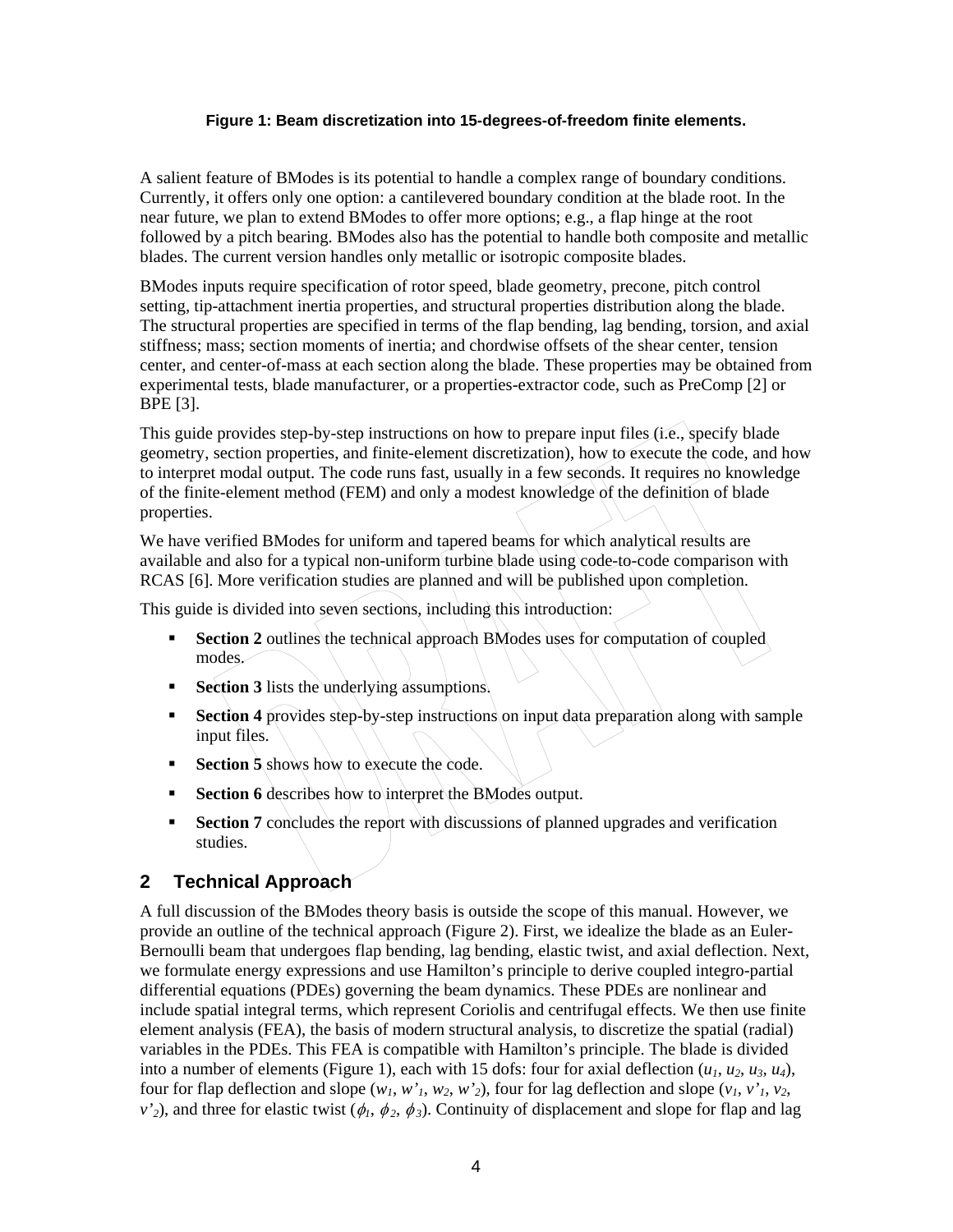<span id="page-6-0"></span>deflections, and continuity of displacement for elastic twist and axial deflections are maintained between elements. Besides the two end nodes, each element has three internal nodes, two for axial deflection and one for elastic twist. The elastic twist is represented by a quasi-coordinate (non-Euler); this eliminates radial integral terms which otherwise would appear in orientation matrices for an elastic beam. Finite elements assembly, specialized for integro-partial differential equations, followed by application of boundary conditions, yields nonlinear ordinary differential



equations (ODEs) in nodal coordinates. Analytical linearization (distinct from finite-differencing) yields inertia, gyroscopic, and stiffness matrices. We then cast these matrices in the standard firstorder form and perform an eigenanalysis to obtain the desired coupled modes and frequencies.

#### **3 Underlying Assumptions**

Knowledge of the following assumptions underlying BModes will help you understand the applicability and limitations of the code.

- The beam, blade or tower, is straight (no built-in curvature).
- The beam is idealized as an Euler-Bernoulli beam. Transverse shear effects are ignored. Warping is not modeled explicitly, though its effect may be included implicitly via torsion stiffness, e.g., that computed by PreComp [2].
- For a blade, the effect of chordwise offsets of the center of mass, shear center, and tension center normal to the chord is ignored. This is a fairly valid assumption because their effect on modal dynamics is usually negligible. Also, in practice, these normal offsets are difficult to estimate or measure.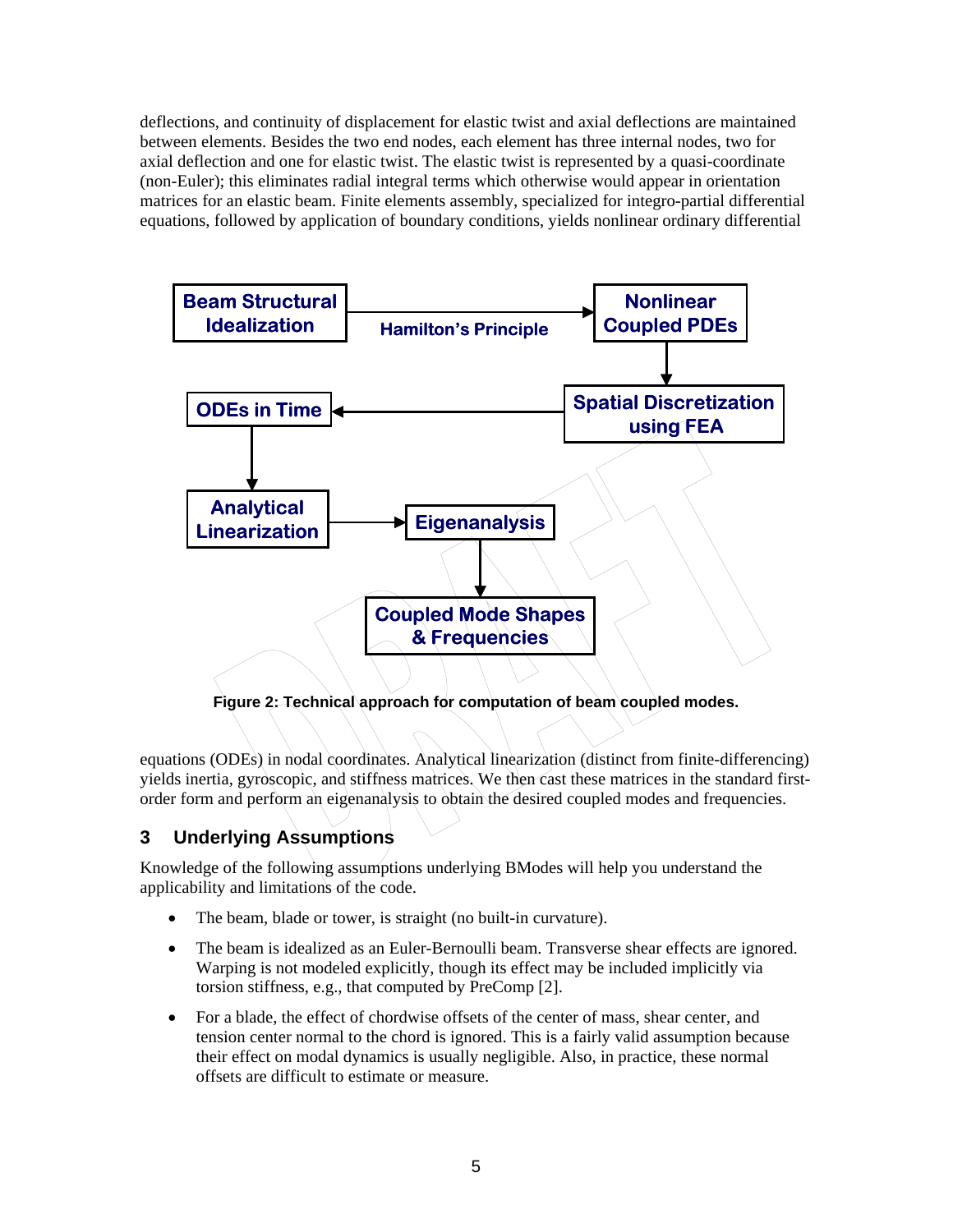- <span id="page-7-0"></span>• The beam is built with an isotropic material, including metal as a special case of an isotropic material.
- The beam root is cantilevered. This, though, is not an inherent limitation of BModes; other root conditions (e.g., a blade flap hinge followed by a pitch bearing) will be included in later versions of BModes.
- The tower structure is axi-symmetric about its vertical axis.
- For wires-supported tower, the wires remain in tension whether the tower is in static equilibrium or in motion. Wires may be attached to the tower at a maximum of two height locations. At each location, a minimum of three wires must be attached and these must be axi-symmetrically oriented with respect to the tower axis. The spring constant is assumed identical for all wires in a particular set. Also, mass of wires is assumed to be negligible in comparison to the tower mass.

#### **4 Input Data Preparation**

You will need to specify the following before BModes can compute coupled modes:

- Blade distributed geometric and structural properties
- Rotational speed
- Pitch control setting
- Blade precone
- Blade division into finite elements
- Tip-attachment inertia properties
- Stiffness and orientation of tension wires, if used for tower support
- Number of modes to be output.

These data are provided to BModes via two files: a main input file and an auxiliary input file containing distributed properties. Both file names are user-specifiable. The files are written in a simple text format and may be created or modified with any text editor. Any line in these files is a comment line, a blank line, or a BModes-readable line. Comment lines aid understanding of the data that follow the comment lines (see sample input files, Figures 3 and 4). Although one may alter text in a comment line, one should not add or remove any comment line. Blank lines delineate blocks of data and help clarify data organization. Like the comment lines, these also cannot be added or deleted. A readable line can have two formats. It may have a single value followed by associated parameter name and a brief description of that parameter (the parameter name and its description are not read by BModes). Or a readable line may have a set of values separated by commas, tabs, or spaces; any number of tabs or spaces may be inserted for clarity. A description of the input files follows.

#### *4.1 Main Input File*

Figure 3 shows a sample main input file. The first line is comment line ignored, but expected, by BModes. The second line is a title line, which BModes reads as a character string. You may insert any text (up to 99 characters); the text is repeated in the output file. Next is a blank line followed by a data block of general information. Table 1 describes the parameters that appear in this data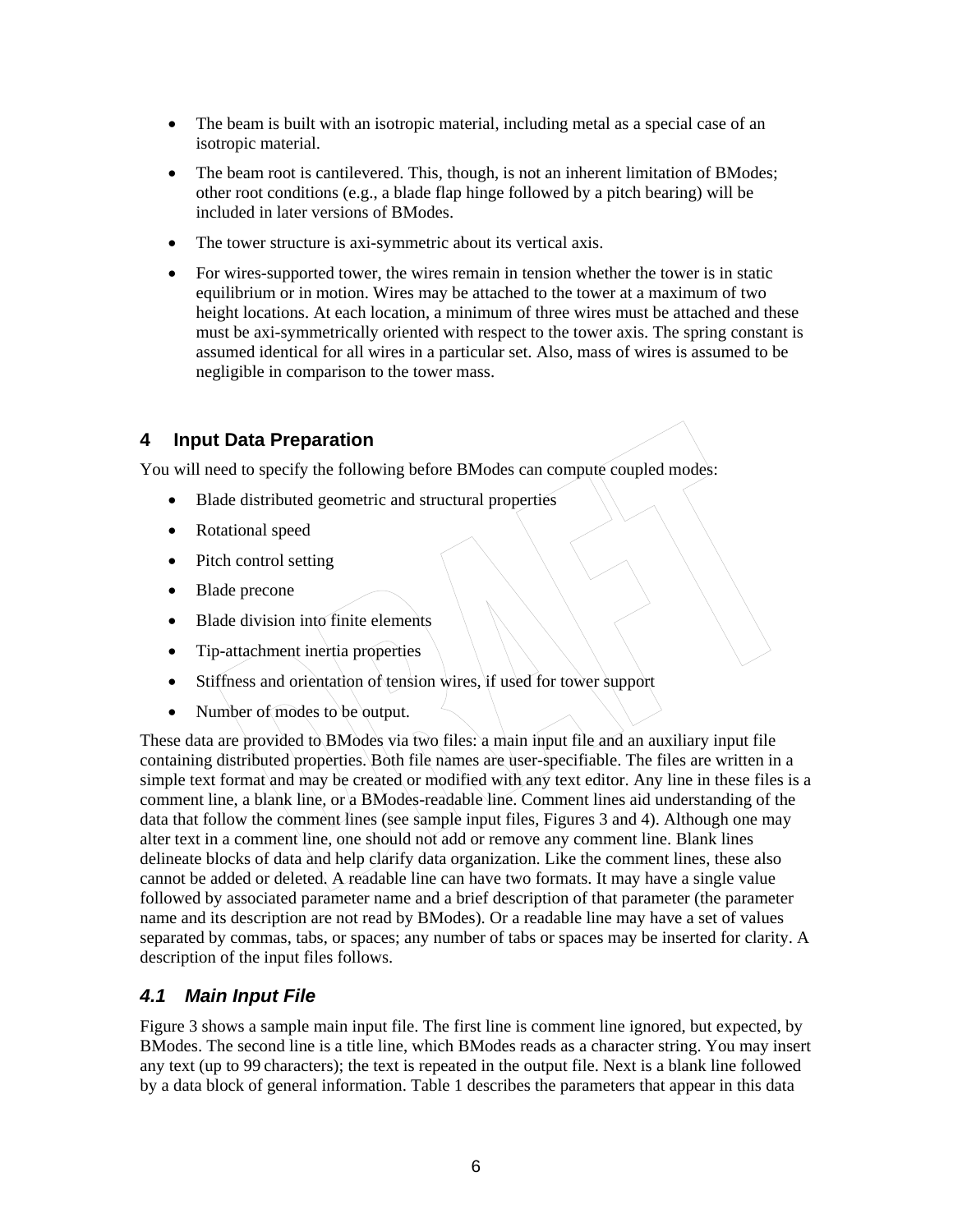block. The parameters are identified in *italics*. The last column in the table identifies the associated units. A dash indicates a non-dimensional parameter.

The following data block specifies blade-tip inertia properties if *beam\_type* is 1 in the previous data block; else it specifies tower-top properties (see [Table 2](#page-11-0)).

The next data block has two parameters, which identify distributed properties. [Table 3](#page-11-0) describes these identifying parameters. The properties are input via a section-properties input file and are described in Section [4.2.](#page-13-0)

Next is a data block of scaling factors for the distributed properties. These are described in [Table](#page-12-0)  [4](#page-12-0). Note that the 10 multiplicative factors listed in the table would normally be unity. However, you may tune these, probably using a trial-and-error approach, until select BModes-computed modal properties match the desired frequencies and/or mode shapes; e.g., those obtained experimentally.

The next data-block parameters specify blade finite element discretization; these are explained in [Table 5](#page-12-0). The last data block pertains to the tension wires supporting the tower. A zero value of n\_attachments, the first parameter in this block, implies no tension-wire support and the subsequent parameters are ignored. Otherwise, the remaining parameters are read, which identify orientation and stiffness properties of the tension wires (see [Table 6](#page-13-0)).

Note: This manual shows only one sample input file (Figure 3). More sample files, covering blade and tower, are provided at our website.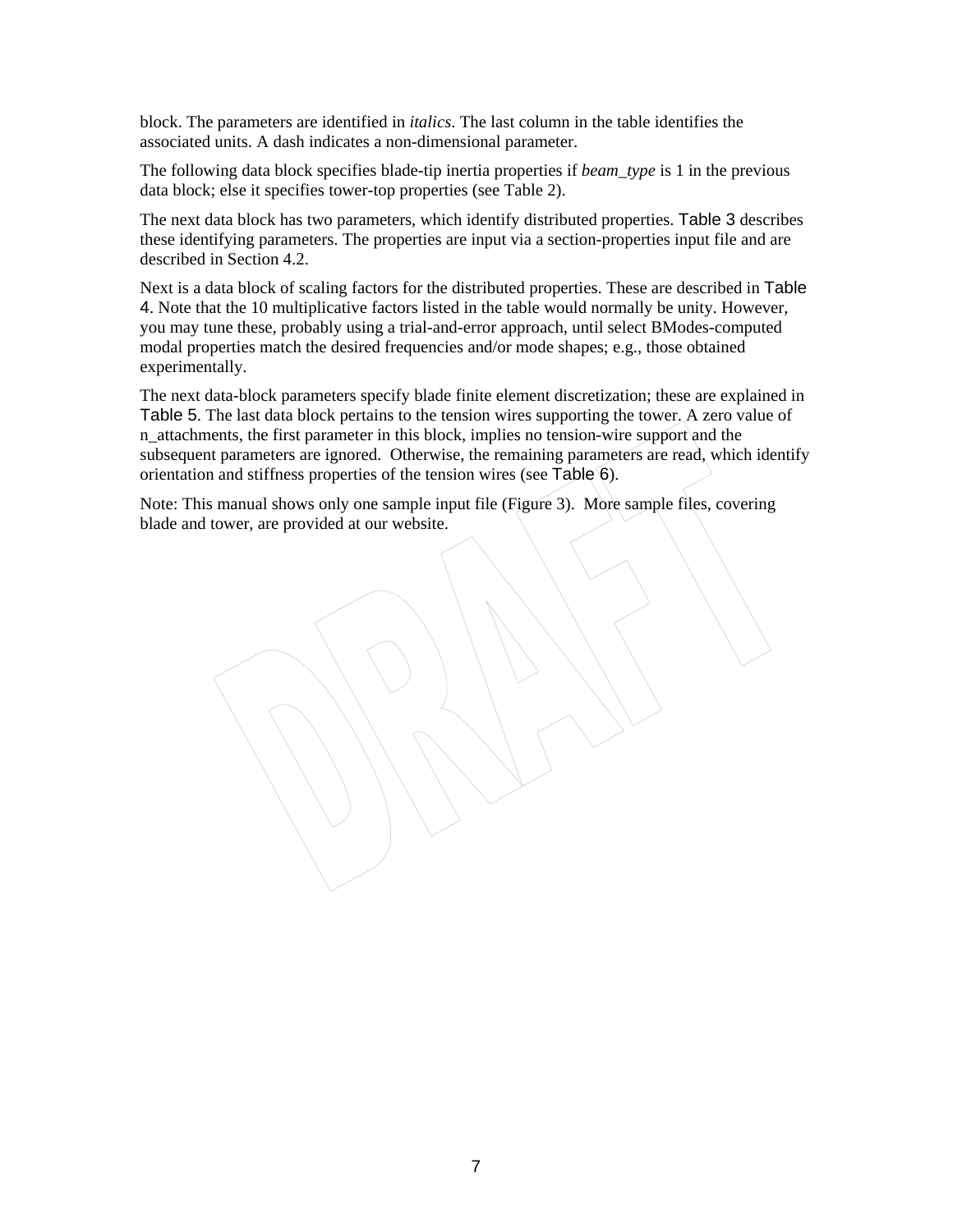```
BModes Main Input File =
Sample non-uniform blade (output is space-delimited) 
          General parameters -
True Echo Echo input file contents to *.echo file if true.<br>1 beam_type 1: blade, 2: tower (-)1 beam_type 1: blade, 2: tower (-)<br>60.0 comg: contor speed automatic
          romg: rotor speed, automatically set to zero for tower modal analysis (rpm)
2.0 romg_mult: rotor speed muliplicative factor (-)<br>35.0 radius: rotor tip radius measured along cone
          radius: rotor tip radius measured along coned blade axis OR tower height (m)
1.75 hub_rad: hub radius measured along coned blade axis OR tower rigid-base height (m) 
0. precone: built-in precone angle, automatically set to zero for a tower (deg)<br>0. bl_thp: blade pitch setting, automatically set to zero for a tower (deg)
                       blade pitch setting, automatically set to zero for a tower (deg)
1 hub_conn: hub-to-blade connection [1: cantilevered; other options not yet available] (-) 
20 modepr: number of modes to be printed (-) 
f TabDelim (true: tab-delimited output tables; false: space-delimited tables) 
t mid_node_tw (true: output twist at mid-node of elements; false: no mid-node outputs) 
--------- Blade-tip or tower-top mass properties -------------------------------------------- 
0. tip_mass blade-tip or tower-top mass (see users' manual) (kg)<br>0. cm_loc tip-mass c.m. offset from the blade axis measured al
                       tip-mass c.m. offset from the blade axis measured along the tip section y reference axis (m)
0. ixx tip blade lag mass moment of inertia about the tip-section x reference axis (kg-m^2)
0. iyy_tip blade flap mass moment of inertia about the tip-section y reference axis (kg-m^2)
0. izz_tip torsion mass moment of inertia about the tip-section z reference axis (kg-m^2)
0. ixy tip cross product of inertia about x and y reference axes(kg-m^2)
0. izx_tip cross product of inertia about z and x reference axes(kg-m^2)
0. iyz_tip cross product of inertia about y and z reference axes(kg-m^2)
         - Distributed-property identifiers -
1 id_mat: material_type [1: isotropic; non-isotropic composites option not yet available] 
'blade_sec_props.dat' sec_props_file name of beam section properties file (-) 
Property scaling factors...................
1.0 sec_mass_mult: mass density multiplier (-) 
1.0 flp_iner_mult: blade flap or tower f-a inertia multiplier (-)<br>1.0 lag_iner_mult: blade lag or tower s-s inertia multiplier (-)
                            blade lag or tower s-s inertia multiplier (-)1.0 flp_stff_mult: blade flap or tower f-a bending stiffness multiplier (-) 
1.0 edge_stff_mult: blade lag or tower s-s bending stiffness multiplier (-)<br>1.0 tor_stff_mult: torsion stiffness multiplier (-)
                            torsion stiffness multiplier (-)1.0 axial_stff_mult: axial stiffness multiplier (-) 
1.0 cg_offst_mult: cg offset multiplier (-) 
1.0 sc_offst_mult: shear center multiplier (-) 
1.0 tc_offst_mult: tension center multiplier (-) 
         - Finite element discretization -
12 nselt: no of blade or tower elements (-) 
Distance of element boundary nodes from blade or flexible-tower root (normalized wrt blade or tower length), el_loc() 
0. 0.08 0.16 0.24 0.32 0.40 0.48 0.56 0.64 0.72 0.80 0.90 1.0 
---------- Properties of tension wires suporting the tower -<br>0 m attachments: no of wire-attachment locations or
          n_attachments: no of wire-attachment locations on tower, maxm allowable is 2; 0: no tension-wire support (-)
3 3 nuires: no of wires attached at each location (must be 3 or higher) (-)
6 9 node_attach: node numbers of attacments location (node number must be more than 1 and less than nselt+2) (-) 
0.e0 0.e0 wire_stfness: wire sifnness in each set (see users' manual) (N/m) 
0. 0. th_wire: angle of tension wires wrt the tower axis at each attachment point (deg)
```
**Figure 3: Sample of main input file (SampleBlade.bmi).**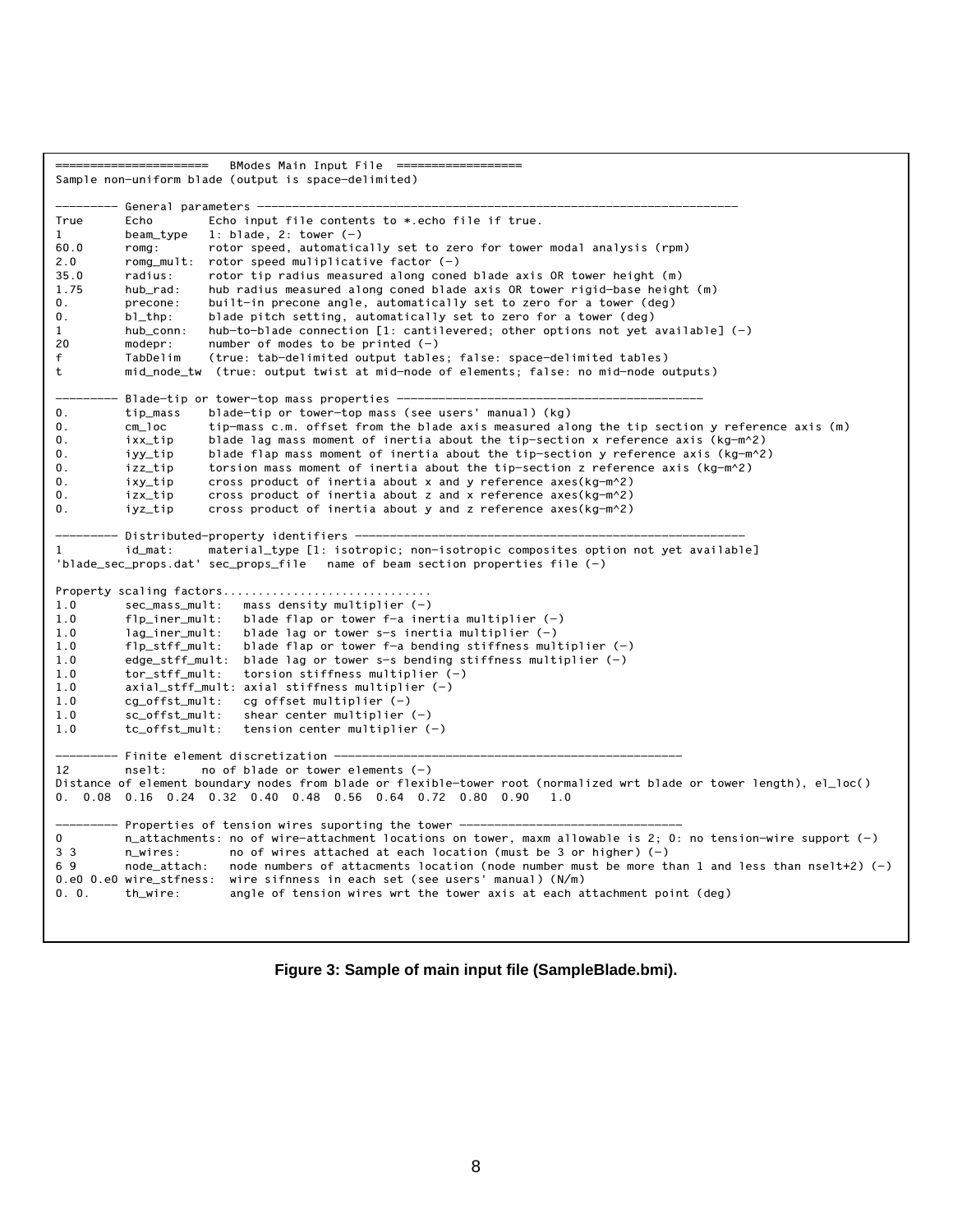<span id="page-10-0"></span>

| <b>Parameter</b> | <b>Description</b>                                                                                                                                                                                                                                                                                                                                                                                                                                                              | Unit |
|------------------|---------------------------------------------------------------------------------------------------------------------------------------------------------------------------------------------------------------------------------------------------------------------------------------------------------------------------------------------------------------------------------------------------------------------------------------------------------------------------------|------|
| echo             | Echo input file contents to *.echo file                                                                                                                                                                                                                                                                                                                                                                                                                                         |      |
| beam_type        | Integer identifying beam type (1: blade, 2: tower)                                                                                                                                                                                                                                                                                                                                                                                                                              |      |
| romg             | Nominal rotor speed, automatically set to zero if beam_type is 2 (i.e. for<br>tower modal analysis).                                                                                                                                                                                                                                                                                                                                                                            | rpm  |
| romg_mult        | Multiplicative (scaling) factor for rotor speed. The actual rotor speed is,<br>therefore, romg*romg_mult.                                                                                                                                                                                                                                                                                                                                                                       |      |
| radius           | Blade radius. For a blade, it is the distance of the blade tip from the axis<br>of rotation measured along the coned blade axis. For a tower, it is the<br>tower height from the ground.                                                                                                                                                                                                                                                                                        | m    |
| hub_rad          | Hub radius. For a blade, it is the distance of the blade root from the axis<br>of rotation measured along the coned blade axis. For a tower, it is the<br>rigid-base height.                                                                                                                                                                                                                                                                                                    | m    |
| precone          | Blade built-in precone angle; the angle between the blade reference axis,<br>usually the pitch axis, and the plane of rotation normal to the shaft. For a<br>tower, this is automatically set to zero.                                                                                                                                                                                                                                                                          | deg  |
| $bl_{\perp}$ thp | Blade pitch setting. This may be a built-in or a control pitch setting for<br>the whole blade. The actual twist at any section is this pitch setting plus.<br>a section twist angle (defined later). For a tower, this is automatically set<br>to zero.                                                                                                                                                                                                                         | deg  |
| hub_conn         | An integer switch defining the type of blade-to-hub or tower-to-ground<br>connectivity. Currently, only the cantilevered connectivity option is<br>available, which is identified by integer 1. In the near future, we will<br>add other connectivity options; e.g., blade flap hinge followed by a pitch<br>bearing.                                                                                                                                                           |      |
| modepr           | Number of blade or tower modes you would like BModes to print to the<br>output file. If this exceeds the maximum computable modes, which is<br>$9*nselt$ , a warning is issued and the maximum computable modes are<br>printed. The <i>nselt</i> is the number of beam finite elements defined in<br>Table 4. We recommend that <i>modepr</i> should not exceed 3* <i>nselt</i> ; higher<br>modes, even if printed, may not be accurate because of numerical<br>considerations. |      |
| <b>TabDelim</b>  | A logical switch. If set to t or true, the output properties, printed as a<br>table, are tab-delimited. Such a table, when exported to a spreadsheet<br>such as Excel, automatically converts to columns. If this switch is set to<br>f or false, the output properties, printed as a table, are space-delimited.<br>Such a table (see Figure 6) helps easy reading of output properties. In<br>the sample input file, this switch is set to <i>false</i> .                     |      |
| mid_node_tw      | A logical switch. If set to <i>t</i> or <i>true</i> , twist distribution in a mode is output<br>for both the end- and mid-node of beam elements. If set to false, twist<br>distribution is output for end nodes only.                                                                                                                                                                                                                                                           |      |

#### **Table 1. General Parameters**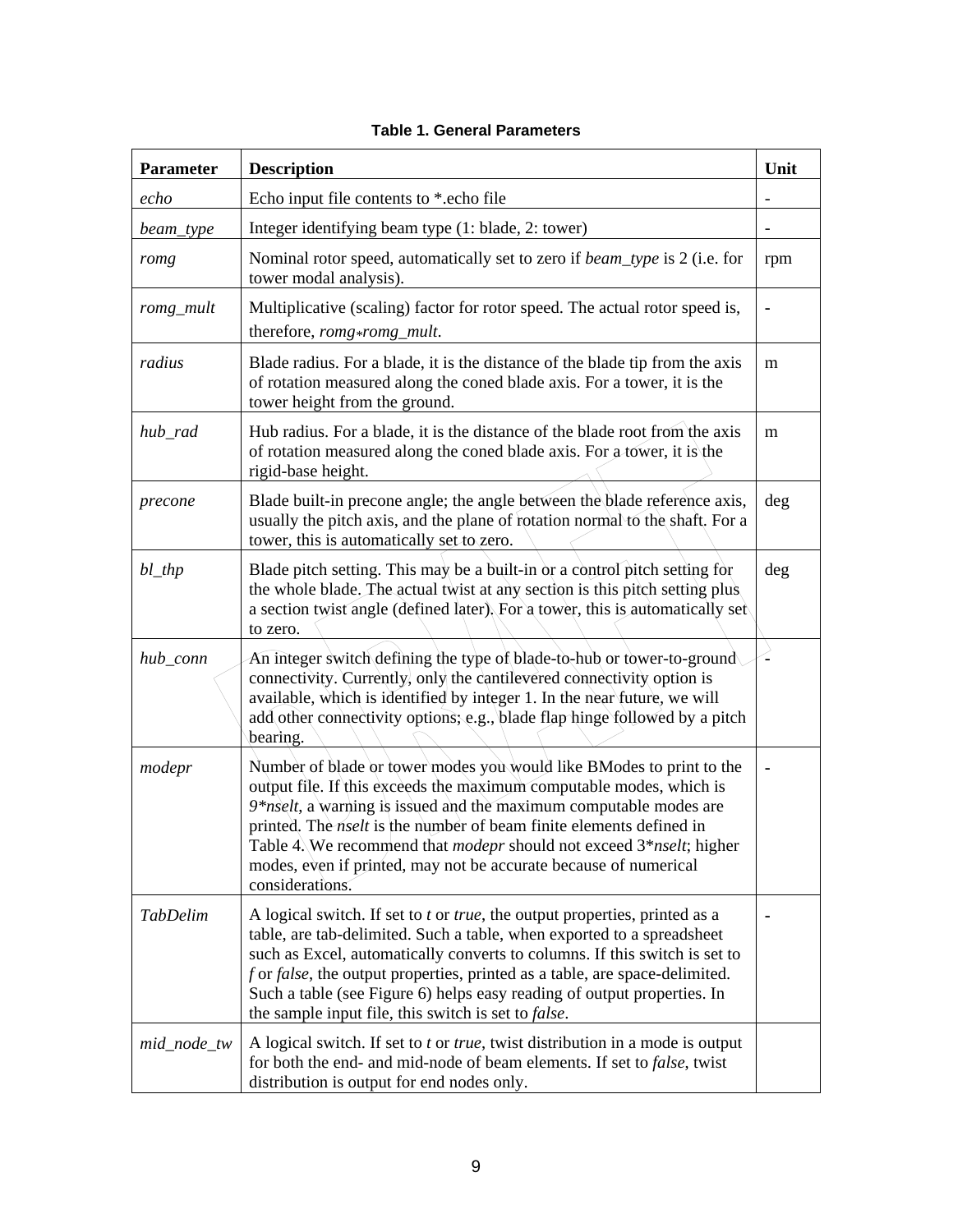<span id="page-11-0"></span>

| <b>Parameter</b> | <b>Description</b>                                                                                                                                                                                                                                                                | Unit     |
|------------------|-----------------------------------------------------------------------------------------------------------------------------------------------------------------------------------------------------------------------------------------------------------------------------------|----------|
| tip_mass         | Blade-tip or tower-top mass                                                                                                                                                                                                                                                       | kg       |
| $cm\_loc$        | For a blade, it is the offset of the tip-mass c.m. from the blade axis<br>measured along the tip section $Y_R$ reference axis (Figure 5 shows the<br>reference axes). For a tower, it is the offset from the tower axis<br>measured along the fore-aft $x_T$ axis (see Figure 6). | m        |
| $ixx_tip$        | For a blade, it is the tip-mass edgewise moment of inertia about the<br>tip-section $X_R$ reference axis. For a tower, it is the side-to-side moment<br>of inertia of the tip mass about the tip-section $x_T$ reference axis,                                                    | $kg-m^2$ |
| $iyy\_tip$       | For a blade, it is the tip-mass flap moment of inertia about the tip-<br>section $Y_R$ reference axis. For a tower, it is the fore-aft moment of<br>inertia of the tip mass about the tip-section $y_T$ reference axis.                                                           | $kg-m^2$ |
| $izz_tip$        | For a blade, it is the tip-mass torsion moment of inertia about the tip-<br>section $Z_R$ reference axis. For a tower, it is the torsion moment of<br>inertia of the tip mass about the $Z_T$ reference axis.                                                                     | $kg-m^2$ |
| $ixy_t$          | For a blade, it is the tip-mass cross moment of inertia with respect to<br>the tip-section $X_R$ and $Y_R$ reference axes. For a tower, it is the cross<br>moment of inertia of the tip mass with respect to the tip-section<br>$x_T$ and $y_T$ reference axes.                   | $kg-m^2$ |
| $izx_tip$        | For a blade, it is the tip-mass cross moment of inertia with respect to<br>the tip-section $Z_R$ and $X_R$ reference axes. For a tower, it is the cross<br>moment of inertia of the tip mass with respect to the tip-section<br>$z_T$ and $x_T$ reference axes.                   | $kg-m^2$ |
| $iyz_tip$        | For a blade, it is the tip-mass cross moment of inertia with respect to<br>the tip-section $Y_R$ and $Z_R$ reference axes. For a tower, it is the cross<br>moment of inertia of the tip mass with respect to the tip-section<br>$y_T$ and $z_T$ reference axes.                   | $kg-m^2$ |

#### **Table 2. Beam-Tip-Attachment Inertia Properties**

## **Table 3. Distributed-Property Identifiers**

| <b>Parameter</b> | <b>Description</b>                                                                                                                                                                                                       | Unit |
|------------------|--------------------------------------------------------------------------------------------------------------------------------------------------------------------------------------------------------------------------|------|
| <i>id</i> mat    | An integer identifying whether the blade material is isotropic or<br>anisotropic. Any metal may be treated as an isotropic material.<br>Currently, BModes allows only an isotropic material, identified by<br>integer 1. |      |
| sec_props_file   | User-specifiable name for the section properties input file. The name<br>must appear within quotes and can have a maximum of 99 characters.                                                                              |      |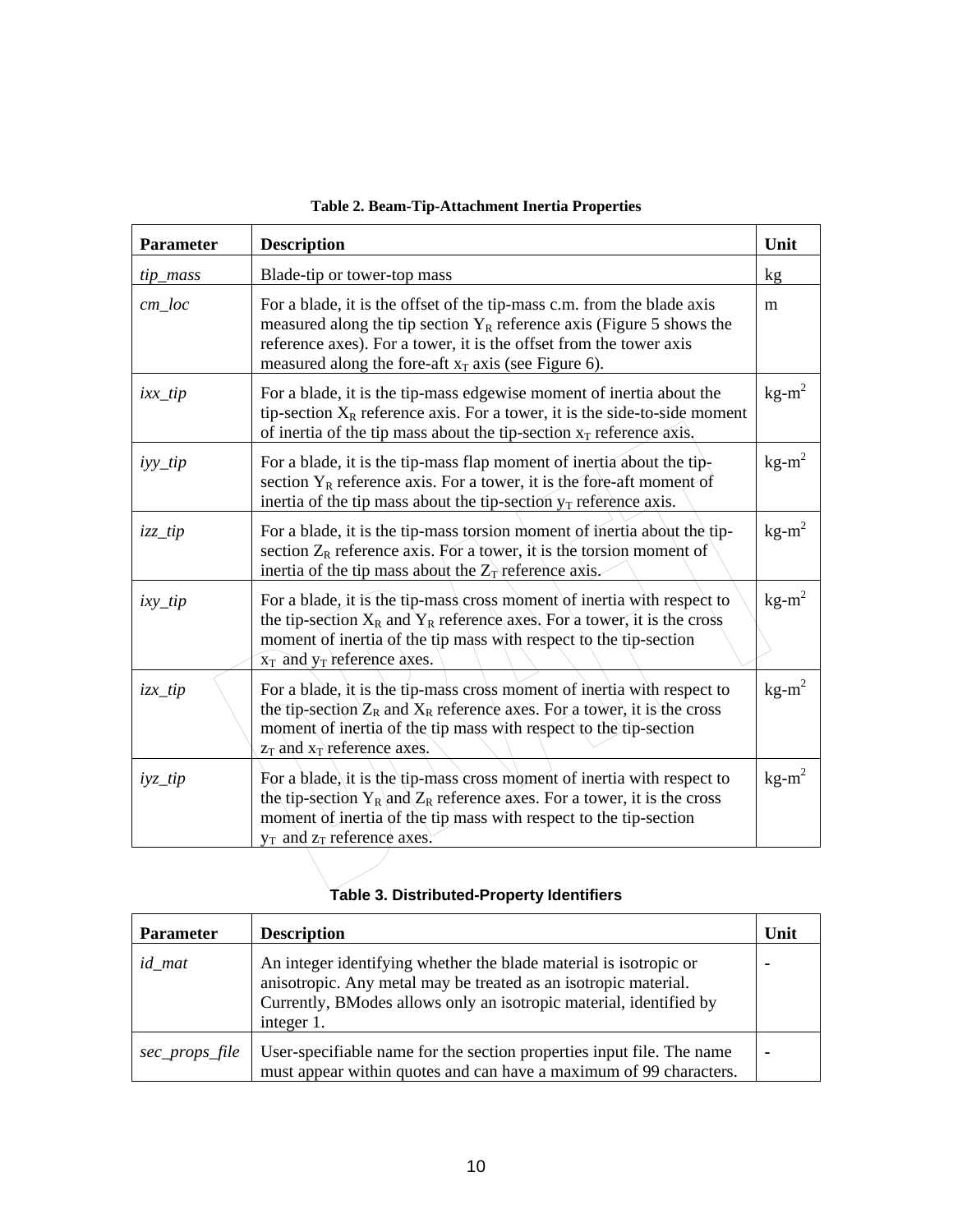<span id="page-12-0"></span>

| <b>Parameter</b>   | <b>Description</b>                                                                                        | Unit |
|--------------------|-----------------------------------------------------------------------------------------------------------|------|
| sec_mass_mult      | Multiplicative (scaling) factor for the distributed <i>mass_den</i> property<br>defined in Section 4.2.   |      |
| $flp\_iner\_mult$  | Multiplicative (scaling) factor for the distributed $flp\_iner$ property<br>defined in Section 4.2.       |      |
| lag_iner_mult      | Multiplicative (scaling) factor for the distributed edge_iner property<br>defined in Section 4.2.         |      |
| flp_stff_mult      | Multiplicative (scaling) factor for the distributed $flp\_stff$ property<br>defined in Section 4.2.       |      |
| edge_stff_mult     | Multiplicative (scaling) factor for the distributed <i>edge_stff</i> property<br>defined in Section 4.2.  |      |
| tor_stff_mult      | Multiplicative (scaling) factor for the distributed tor_stff property<br>defined in Section 4.2.          |      |
| axial_stff_mult    | Multiplicative (scaling) factor for the distributed <i>axial_stff</i> property<br>defined in Section 4.2. |      |
| $cg\_offset\_mult$ | Multiplicative (scaling) factor for the distributed cg_offst property<br>defined in Section 4.2.          |      |
| sc_offst_mult      | Multiplicative (scaling) factor for the distributed sc_offst property<br>defined in Section 4.2.          |      |
| tc_offst_mult      | Multiplicative (scaling) factor for the distributed $tc\_offset$ property<br>defined in Section 4.2.      |      |

#### **Table 4. Distributed-Property Scaling Factors**

# **Table 5. Finite-Element Discretization Parameters**

| <b>Parameter</b> | <b>Description</b>                                                                                                                                                                                                                                                                                                                                                                                                                                                                      | Unit |
|------------------|-----------------------------------------------------------------------------------------------------------------------------------------------------------------------------------------------------------------------------------------------------------------------------------------------------------------------------------------------------------------------------------------------------------------------------------------------------------------------------------------|------|
| nselt            | Number of elements desired for beam finite-element discretization.                                                                                                                                                                                                                                                                                                                                                                                                                      |      |
| el loc           | A subscripted variable with $el\_{loc}(i)$ defining location of the inboard end<br>of the element <i>i</i> with respect to the blade root and $el\_loc(i+1)$ defining its<br>outboard end location. These element end locations are normalized with<br>respect to the blade length, which equals <i>radius</i> minus <i>hub_rad</i> . The user<br>may readily infer that that $el\_loc(1)$ is always zero and $el\_loc(nself+1)$ is<br>always unity (see sample input file, last line). |      |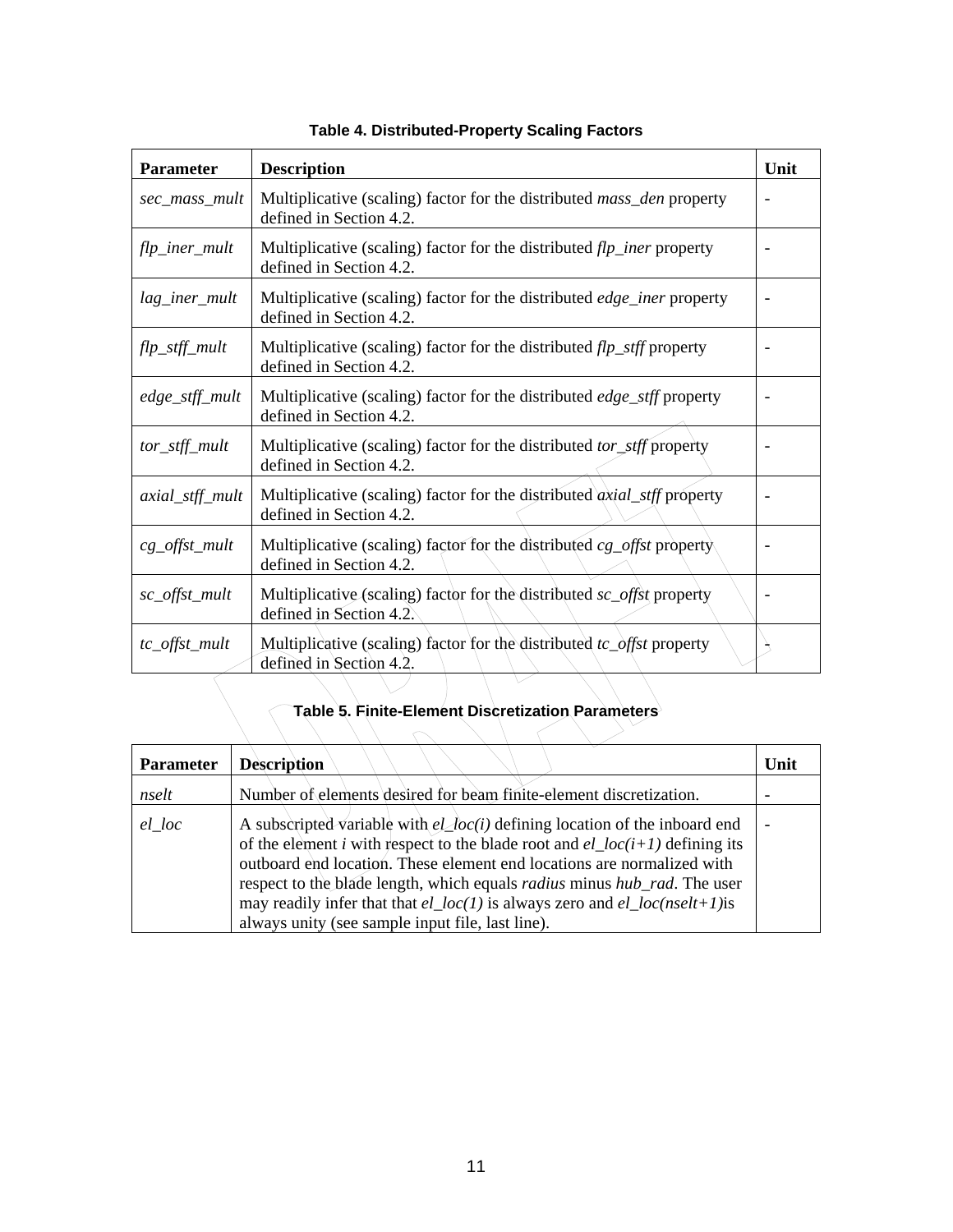<span id="page-13-0"></span>

| <b>Parameter</b>             | <b>Description</b>                                                                                                                                                                                                                                                                                                                                                                                                                                                                                                   | Unit              |
|------------------------------|----------------------------------------------------------------------------------------------------------------------------------------------------------------------------------------------------------------------------------------------------------------------------------------------------------------------------------------------------------------------------------------------------------------------------------------------------------------------------------------------------------------------|-------------------|
| $n_$ <sub>_attachments</sub> | Number of heights on tower at which support wires are attached. At<br>each height, BModes assumes that a set of three or more wires is<br>attached and that these wires are attached axi-symmetrically with<br>respect to the tower axis. Maximum allowable integer value for<br>n_attachments is 2. A zero value implies no tension-wires are attached<br>to the tower.                                                                                                                                             | $\left( -\right)$ |
| $n\_wires$                   | A row vector identifying number of wires attached at each location<br>(must be 3 or higher). The number of entries in this row must equal<br>n_attachments.                                                                                                                                                                                                                                                                                                                                                          | $\left( -\right)$ |
| node_attach                  | A row of tower node numbers identifying heights (locations on tower)<br>at which support-wire sets are attached. Each attachment node must be<br>selected from the $nself+1$ tower nodes specified in the previous data<br>block via the parameter el_loc (see Table 5). The number of entries in<br>the node_attach parameter equals n_attachments. Each entry must be<br>more than 1, which identifies the flexible-tower-root node, and less<br>than or equal to $nself+1$ , which identifies the tower-tip node. | $(-)$             |
| wire_stfness                 | A row vector identifying spring constant of a support wire in each set.<br>The number of entries in this row must equal $n_{\text{u}}$ attachments. BModes<br>assumes that the spring constant is identical for all wires in a particular<br>set. BModes also assumes that each support wire remains in tension<br>when tower vibrates. Also, wires are assumed to be massless.                                                                                                                                      | N/m               |
| $th\_wire$                   | A row vector specifying the angle each tension wire in a particular set<br>makes with respect to the tower axis. The number of entries in this row<br>must equal $n_{\Delta}$ <i>attachments</i> . BModes assumes that <i>th</i> wire is identical<br>for all wires in a particular set.                                                                                                                                                                                                                             | deg               |

**Table 6. Tower Support-Wire Parameters** 

#### *4.2 Section Properties Input File*

This auxiliary input file is used for specifying distributed properties, and the user identifies its name in the main input file via the parameter *sec\_props\_file* (see [Table 3](#page-11-0)). In our sample main input file, we identify the auxiliary input file name as *blade\_sec\_props.dat*. The distributed properties are specified at a number of user-specified sections along the blade or tower length. Before we describe these properties, we need to understand Figures 5 and 6.

Figure 5 shows axes systems at a typical blade section. These axes systems conform to the IEC specifications [7], and the section properties are referred to these axes. The  $X_R$ - $Y_R$  are the section reference axes with origin at  $R$ , where point  $R$  is the intersection of the section with the blade reference axis, usually the blade pitch axis. The  $Y_R$  axis coincides with the section chord and points toward the trailing edge. The  $X_R$  axis is normal to  $Y_R$  and points toward the upper (suction) side of the blade. Point E is the section shear center and is the origin for the principal elastic axes,  $X_E - Y_E$ . All the elastic properties are referred to this frame. The  $\theta_E$  is the orientation of the chordwise principal elastic axis,  $Y_E$ , with respect to blade reference plane *BB*. For a nonconed blade, the blade reference plane is the same as the hub plane (the hub plane is a plane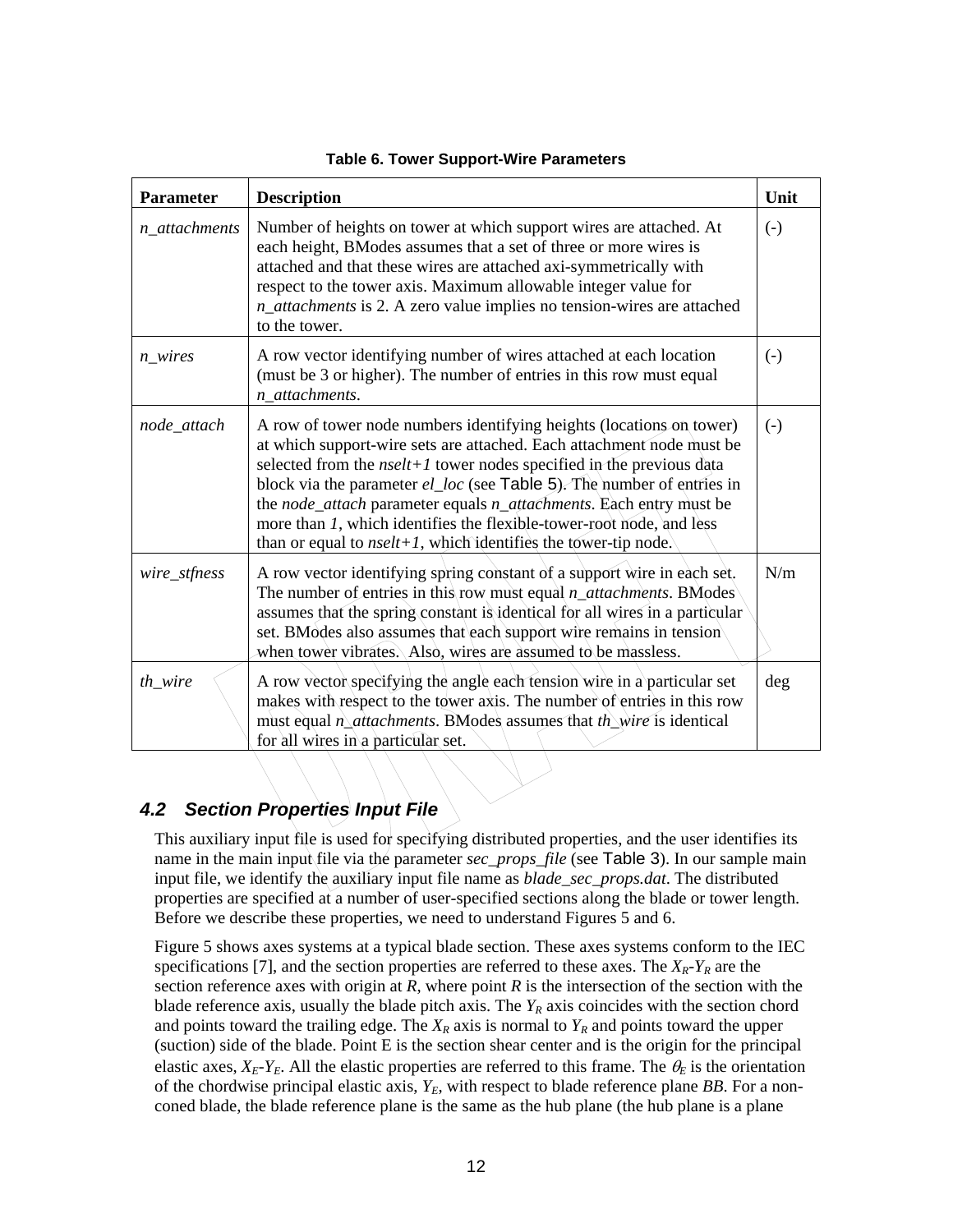normal to the shaft and located at the intersection of the shaft axis with the blade reference axis). For a coned blade, it is a plane that passes through the blade reference axis and makes an angle *precone* with the hub plane. More rigorously, the blade reference plane *BB* is a plane spanned by two lines, one of which is the coned blade reference axis and the other a line normal to the blade reference axis and lying in the hub plane. Point *T* is the tension center and point *G* is the center of mass of the section. The principal inertia axes,  $X_G$ - $Y_G$ , originate at *G* with  $Y_G$ axis oriented at an angle  $\theta$ *l* with respect to the reference plane *BB*. All the section inertia properties are referred to this frame. Note that points *E*, *G*, and *T* are assumed to lie on the section chord; their offsets normal to the chord are ignored.

Figure 6 shows axes systems at a typical tower section. These axes systems conform to the IEC specifications [7], and the tower section properties are referred to these axes. The  $(X_T, Y_T, Z_T)$  is the tower reference frame with its origin at the tower base and its  $X_T$  axis, the fore-aft axis, aligned with the nominal wind direction. The  $Z_T$  is the tower axis of symmetry and  $Y_T$  is the lateral axis, also called the side-side axis.. The  $(x_T, y, Z_T)$  are typical-section reference axes. The  $x_T$  and  $y_T$  axes lie in the section plane and are parallel to the  $X_T$  and  $Y_T$  axes respectively. The tower-tip mass c.m. may be offset from the tower axis only in the fore-aft direction as shown in the figure.

Figure 4 shows a sample section properties inputs file for a blade. The first, fourth, and fifth lines are comment lines, and the third is a blank line. These lines are required but ignored by BModes. The fourth comment line lists section properties, and the fifth comment line identifies the associated units. For each blade section, BModes needs specification of 12 properties along with specification of its span location; these are specified via 13 columns (Figure 4). The number of lines in this columnar data block equals the number of blade sections at which the user specifies properties. [Table 7](#page-16-0) describes the parameters in this file.

Note that offsets of the center of mass, shear center, and tension center in a direction normal to the chord are ignored in the current version of BModes and therefore are not required as inputs. In practice, these normal offsets are extremely difficult to estimate/measure. Also, their effect on modal dynamics is usually negligible.

The section properties inputs file pertains to a tower if *beam\_type* is set to 2 in the main input file. The section properties input file for a tower (see NREL website for a sample) has the same format as the blade-section properties file. However, because we assume the tower structure to be axi-symmetric about its vertical  $Z_T$  axis, the following apply.

- The edgewise inertia *edge\_iner* is set equal to the flap inertia *flp\_iner*. Note that for a tower, *edge\_iner* is defined as the mass moment of inertia about the section fore-aft  $x_T$ reference axis and *flp\_iner* is defined as the mass moment of inertia about the section side-side  $Y_T$  reference axis.
- The edgewise bending stiffness *edge\_stff* is set equal to the flap bending stiffness *flp\_stff*. Note that for a tower, *edge* stiff is defined as the bending stiffness about the section foreaft *xT* reference axis and *flp\_stff* is defined as the bending stiffness about the section sideside  $Y_T$  reference axis.
- BModes automatically sets the following tower section parameters to zero: structural twist *str\_tw*, principal axes orientation *tw\_iner*, c.m. offset *cg\_offst*, tension-center offset *tc\_offst*, and shear-center offset *sc\_offst*.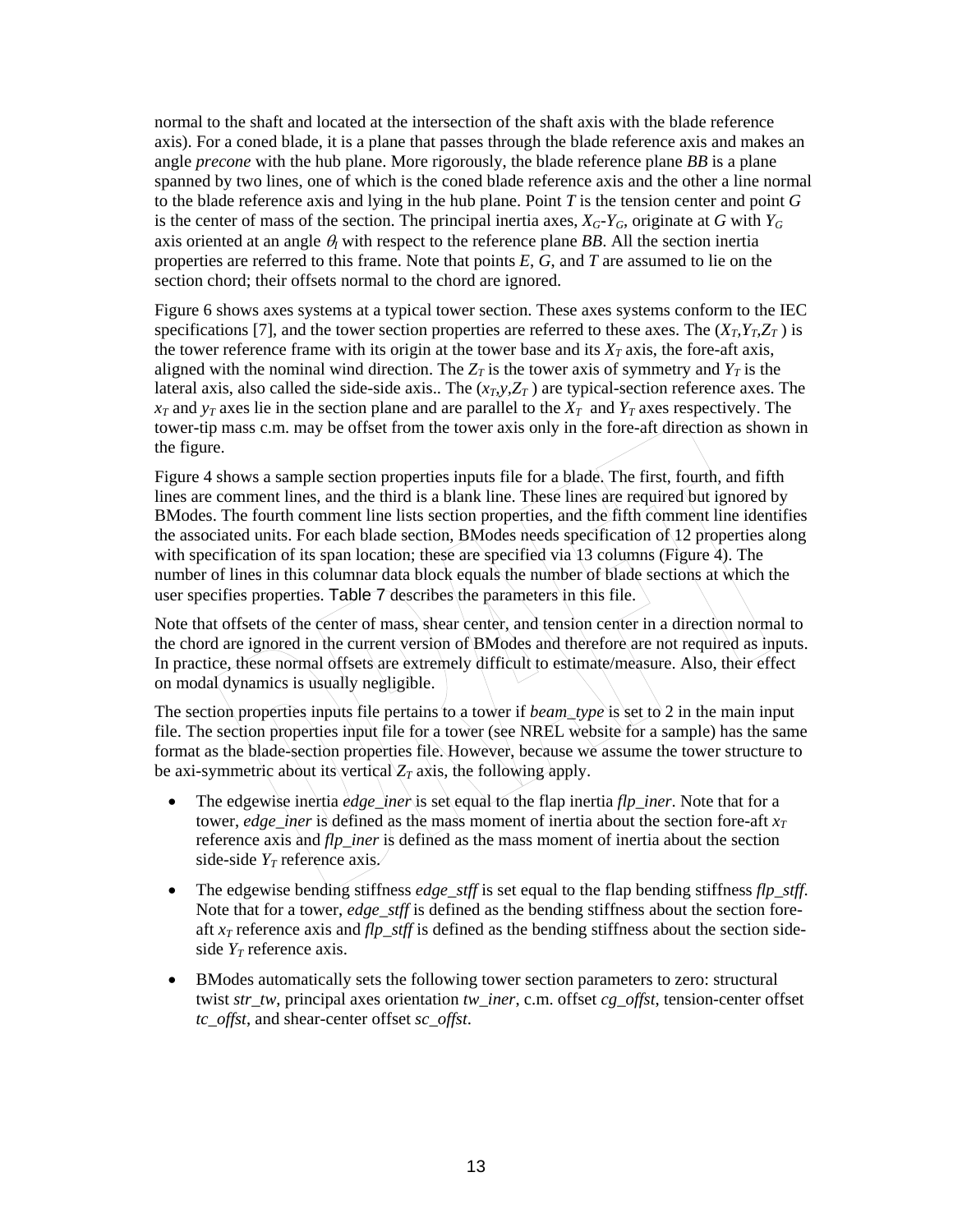| mass_den flp_iner<br>flp_stff<br>axial_stff<br>cg_offst<br>sc_offst tc_offst<br>tw_iner<br>edge_iner<br>edge_stff<br>tor_stff<br>sec_loc<br>str_tw<br>$(Nm^2)$<br>$(-)$<br>$(\text{deg})$<br>(deq)<br>(kq/m)<br>$(kq-m)$<br>$(Nm^2)$<br>$(Nm^2)$<br>(N)<br>$(kq-m)$<br>(m)<br>(m)<br>(m)<br>0.00000<br>11.100<br>11.100 1447.607<br>7681.46E+06<br>2655.23E+06<br>17152.7E+06<br>0.000<br>0.000<br>0.0<br>646.044<br>646.044<br>7681.46E+06<br>0.02105<br>180.333<br>80.480<br>1169.87E+06<br>1169.87E+06<br>408.80E+06<br>2640.8E+06<br>0.0<br>11,100<br>11,100<br>80.480<br>0.000<br>0.000<br>0.05263<br>11.100<br>181.672<br>80.113<br>1020.62E+06<br>1092.28E+06<br>343.81E+06<br>0.032<br>0.0<br>11,100<br>68.241<br>2611.3E+06<br>$-0.005$<br>0.10526<br>183.905<br>79.502<br>771.88E+06<br>235.50E+06<br>11,100<br>11,100<br>47.842<br>962.97E+06<br>2562.1E+06<br>0.086<br>0.0<br>$-0.014$<br>0.15789<br>186.138<br>78.892<br>11,100<br>11,100<br>27.444<br>523.14E+06<br>833.66E+06<br>127.19E+06<br>2512.9E+06<br>0.140<br>0.0<br>$-0.023$ |  |
|------------------------------------------------------------------------------------------------------------------------------------------------------------------------------------------------------------------------------------------------------------------------------------------------------------------------------------------------------------------------------------------------------------------------------------------------------------------------------------------------------------------------------------------------------------------------------------------------------------------------------------------------------------------------------------------------------------------------------------------------------------------------------------------------------------------------------------------------------------------------------------------------------------------------------------------------------------------------------------------------------------------------------------------------------|--|
|                                                                                                                                                                                                                                                                                                                                                                                                                                                                                                                                                                                                                                                                                                                                                                                                                                                                                                                                                                                                                                                      |  |
|                                                                                                                                                                                                                                                                                                                                                                                                                                                                                                                                                                                                                                                                                                                                                                                                                                                                                                                                                                                                                                                      |  |
|                                                                                                                                                                                                                                                                                                                                                                                                                                                                                                                                                                                                                                                                                                                                                                                                                                                                                                                                                                                                                                                      |  |
|                                                                                                                                                                                                                                                                                                                                                                                                                                                                                                                                                                                                                                                                                                                                                                                                                                                                                                                                                                                                                                                      |  |
|                                                                                                                                                                                                                                                                                                                                                                                                                                                                                                                                                                                                                                                                                                                                                                                                                                                                                                                                                                                                                                                      |  |
|                                                                                                                                                                                                                                                                                                                                                                                                                                                                                                                                                                                                                                                                                                                                                                                                                                                                                                                                                                                                                                                      |  |
|                                                                                                                                                                                                                                                                                                                                                                                                                                                                                                                                                                                                                                                                                                                                                                                                                                                                                                                                                                                                                                                      |  |
| 0.21053<br>188.370<br>274.40E+06<br>0.0<br>11.100<br>11.100<br>7.045<br>78.281<br>704.35E+06<br>18.87E+06<br>2463.6E+06<br>0.194<br>$-0.032$                                                                                                                                                                                                                                                                                                                                                                                                                                                                                                                                                                                                                                                                                                                                                                                                                                                                                                         |  |
| 0.26316<br>178.321<br>9.500<br>5.963<br>68.302<br>234.57E+06<br>614.65E+06<br>16.80E+06<br>2332.8E+06<br>0.188<br>$-0.020$<br>0.0<br>9.500                                                                                                                                                                                                                                                                                                                                                                                                                                                                                                                                                                                                                                                                                                                                                                                                                                                                                                           |  |
| 0.31579<br>168.271<br>7.900<br>7.900<br>4.881<br>58.323<br>194.74E+06<br>524.96E+06<br>14.72E+06<br>2202.0E+06<br>0.182<br>$-0.007$<br>0.0                                                                                                                                                                                                                                                                                                                                                                                                                                                                                                                                                                                                                                                                                                                                                                                                                                                                                                           |  |
| 0.36842<br>158.222<br>154.90E+06<br>0.0<br>6.300<br>3.799<br>48.344<br>435.26E+06<br>12.64E+06<br>2071.2E+06<br>0.176<br>0.005<br>6.300                                                                                                                                                                                                                                                                                                                                                                                                                                                                                                                                                                                                                                                                                                                                                                                                                                                                                                              |  |
| 0.42105<br>148.172<br>2.717<br>0.170<br>0.0<br>4.700<br>38.366<br>115.07E+06<br>345.57E+06<br>10.56E+06<br>1940.4E+06<br>0.018<br>4.700                                                                                                                                                                                                                                                                                                                                                                                                                                                                                                                                                                                                                                                                                                                                                                                                                                                                                                              |  |
| 0.47368<br>138.123<br>28.387<br>75.23E+06<br>8.48E+06<br>0.164<br>0.0<br>3.100<br>3.100<br>1.635<br>255.87E+06<br>1809.6E+06<br>0.030                                                                                                                                                                                                                                                                                                                                                                                                                                                                                                                                                                                                                                                                                                                                                                                                                                                                                                                |  |
| 0.52632<br>122.896<br>7.12E+06<br>0.168<br>0.0<br>1.367<br>24.050<br>62.49E+06<br>217.87E+06<br>1605.3E+06<br>0.038<br>2.600<br>2.600                                                                                                                                                                                                                                                                                                                                                                                                                                                                                                                                                                                                                                                                                                                                                                                                                                                                                                                |  |
| 0.57895<br>107.669<br>19.714<br>49.75E+06<br>179.86E+06<br>$5.76E + 06$<br>1401.1E+06<br>0.172<br>0.0<br>2.100<br>2.100<br>1.099<br>0.047                                                                                                                                                                                                                                                                                                                                                                                                                                                                                                                                                                                                                                                                                                                                                                                                                                                                                                            |  |
| 0.63158<br>15.377<br>37.01E+06<br>141.86E+06<br>$4.40E + 06$<br>0.176<br>0.0<br>1.600<br>1.600<br>92.442<br>0.831<br>1196.8E+06<br>0.055                                                                                                                                                                                                                                                                                                                                                                                                                                                                                                                                                                                                                                                                                                                                                                                                                                                                                                             |  |
| 0.68421<br>1.100<br>11.041<br>24.27E+06<br>103.85E+06<br>$3.04E + 06$<br>0.0<br>1,100<br>77.215<br>0.564<br>992.6E+06<br>0.179<br>0.063                                                                                                                                                                                                                                                                                                                                                                                                                                                                                                                                                                                                                                                                                                                                                                                                                                                                                                              |  |
| 6.704<br>0.0<br>0.73684<br>0.600<br>0.600<br>61.988<br>0.296<br>11.53E+06<br>65.85E+06<br>1.68E+06<br>788.3E+06<br>0.183<br>0.071                                                                                                                                                                                                                                                                                                                                                                                                                                                                                                                                                                                                                                                                                                                                                                                                                                                                                                                    |  |
| 0.78947<br>5.513<br>$9.27E + 06$<br>0.480<br>0.480<br>51.861<br>0.240<br>54.25E+06<br>1.38E+06<br>654.3E+06<br>0.190<br>0.077<br>0.0                                                                                                                                                                                                                                                                                                                                                                                                                                                                                                                                                                                                                                                                                                                                                                                                                                                                                                                 |  |
| 0.84211<br>41.734<br>0.185<br>4.322<br>7.01E+06<br>42.66E+06<br>1.08E+06<br>$520.4E+06$<br>0.198<br>0.082<br>0.0<br>0.360<br>0.360                                                                                                                                                                                                                                                                                                                                                                                                                                                                                                                                                                                                                                                                                                                                                                                                                                                                                                                   |  |
| 0.89474<br>0.240<br>31.607<br>0.130<br>3.130<br>4.75E+06<br>31.06E+06<br>$0.78E + 06$<br>386.4E+06<br>0.205<br>0.087<br>0.0<br>0.240                                                                                                                                                                                                                                                                                                                                                                                                                                                                                                                                                                                                                                                                                                                                                                                                                                                                                                                 |  |
| 0.94737<br>$2.49E + 06$<br>$0.48E + 06$<br>0.212<br>0.120<br>0.120<br>21.480<br>0.074<br>1.939<br>19.47E+06<br>252.4E+06<br>0.092<br>0.0                                                                                                                                                                                                                                                                                                                                                                                                                                                                                                                                                                                                                                                                                                                                                                                                                                                                                                             |  |
| 1,00000<br>0.747<br>$0.23E + 06$<br>7.87E+06<br>$0.18E + 06$<br>0.220<br>0.0<br>0.000<br>0.000<br>11.353<br>0.019<br>118.5E+06<br>0.098                                                                                                                                                                                                                                                                                                                                                                                                                                                                                                                                                                                                                                                                                                                                                                                                                                                                                                              |  |

**Figure 4: Sample input file for section properties (blade\_sec\_props.dat).**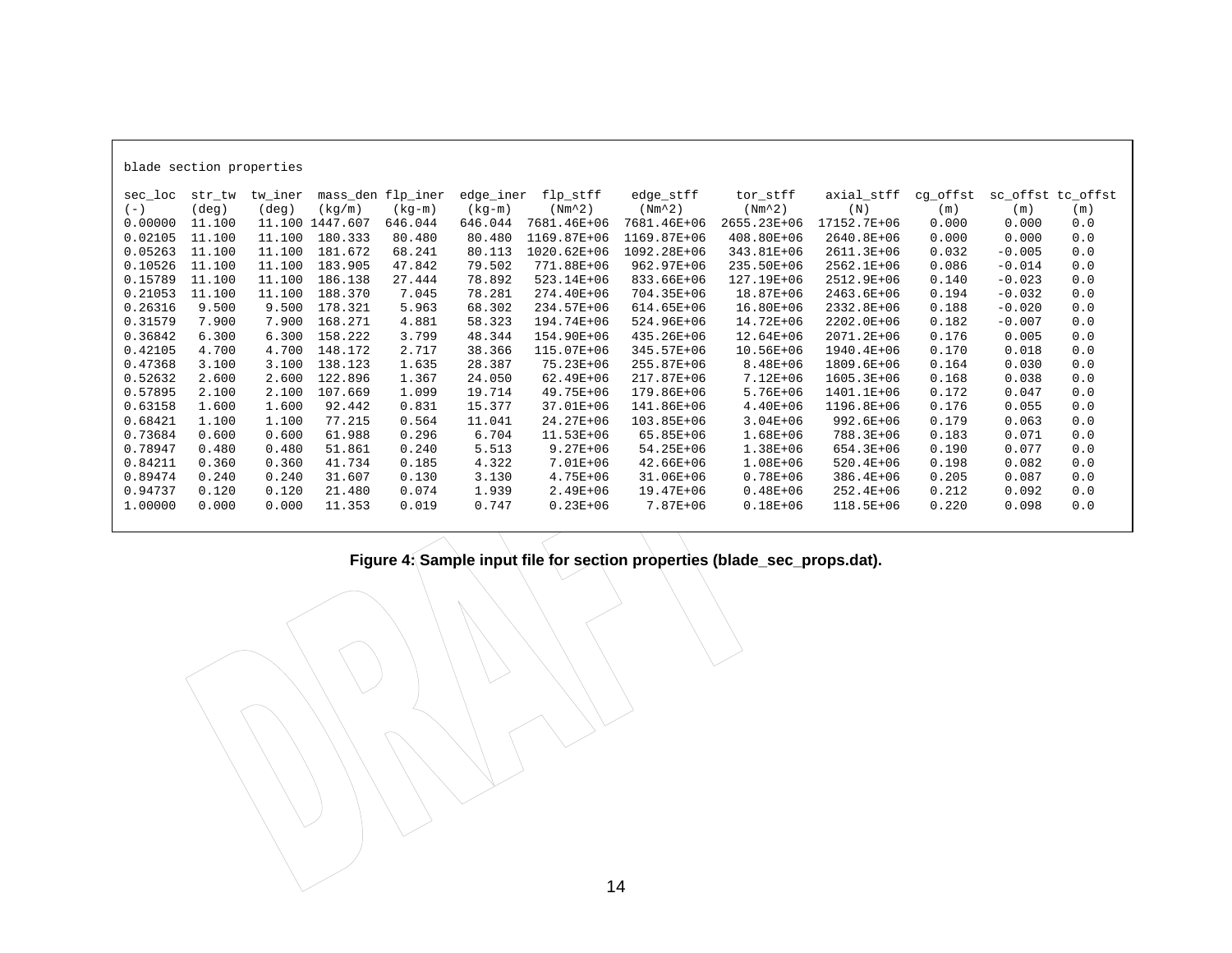<span id="page-16-0"></span>

| <b>Parameter</b> | <b>Description</b>                                                                                                                                                                                                                                                                                                                                                                                                                                             | Unit            |
|------------------|----------------------------------------------------------------------------------------------------------------------------------------------------------------------------------------------------------------------------------------------------------------------------------------------------------------------------------------------------------------------------------------------------------------------------------------------------------------|-----------------|
| $n\_secs$        | Number of beam sections at which the user specifies blade section<br>properties. Two sections, one at the blade root and the other at the blade<br>tip, must always be specified. Thus, $n\_secs$ is always two or more.                                                                                                                                                                                                                                       |                 |
| sec_loc          | Location of the section measured with respect to the beam root and<br>normalized by the beam length. For a blade, the beam length is the<br>distance between the blade root and the blade tip (radius- hub_rad)<br>along the pitch axis. For a tower, it is the distance between the tower-to-<br>rigid-base joint and the tip. For both the blade and the tower, the first<br>section (root) is always located at $0.0$ and the last section (tip) at $1.0$ . |                 |
| $str\_tw$        | For a blade, it is the angle the chordwise principal elastic axis (Figure 5)<br>would make with the blade reference plane if the blade pitch setting,<br>bl_thp, were made zero. The total structural twist at any section equals<br>$str_{\perp}$ tw+bl_thp. For a tower, this parameter is over-written and set to<br>zero.                                                                                                                                  | deg             |
| $tw\_iner$       | For a blade, it is the angle the chordwise principal inertia axis (Figure 5)<br>would make with the blade reference plane if bl_thp were zero. The net<br>twist of inertia reference frame at any section equals $tw\_iner + bl\_thp$ .<br>For a tower, this parameter is over-written to zero.                                                                                                                                                                | deg             |
| mass_den         | Section mass per unit length.                                                                                                                                                                                                                                                                                                                                                                                                                                  | kg/m            |
| $flp\_iner$      | For a blade, it is the section flap inertia per unit length about the $Y_G$<br>inertia axis. For a tower, it is mass moment of inertias per unit length<br>about the side-side $y_T$ axis.                                                                                                                                                                                                                                                                     | kg-m            |
| $edge\_iner$     | For a blade, it is the section lag (edgewise) inertia per unit length about<br>the $\widehat{X_G}$ inertia axis. For a tower, it is mass moment of inertias per unit<br>length about the fore-aft $x_T$ axis.                                                                                                                                                                                                                                                  | kg-m            |
| flp_stff         | For a blade, it is the section flap bending stiffness about the $Y_E$ elastic<br>axis. For a tower, it is bending stiffness about the side-side $y_T$ axis.                                                                                                                                                                                                                                                                                                    | Nm <sup>2</sup> |
| $edge\_stff$     | For a blade, it is the section lag bending stiffness about the $X_E$ elastic<br>axis. For a tower, it is bending stiffness about the fore-aft $x_T$ axis.                                                                                                                                                                                                                                                                                                      | Nm <sup>2</sup> |
| $tor\_stff$      | Section torsion stiffness.                                                                                                                                                                                                                                                                                                                                                                                                                                     | Nm <sup>2</sup> |
| $axial_s$        | Section axial stiffness.                                                                                                                                                                                                                                                                                                                                                                                                                                       | $\mathbf N$     |
| $cg\_offset$     | Chordwise offset of the section center of mass with respect to $R$ , the<br>origin for the section reference axes. For a tower, this parameter is over-<br>written to zero.                                                                                                                                                                                                                                                                                    | m               |
| sc_offst         | Chordwise offset of the section shear center with respect to $R$ . For a<br>tower, this parameter is over-written to zero.                                                                                                                                                                                                                                                                                                                                     | m               |
| $tc\_offset$     | Chordwise offset of the section tension center with respect to $R$ . For a<br>tower, this parameter is over-written to zero.                                                                                                                                                                                                                                                                                                                                   | m               |

**Table 7. Parameters for the Section Properties Input File**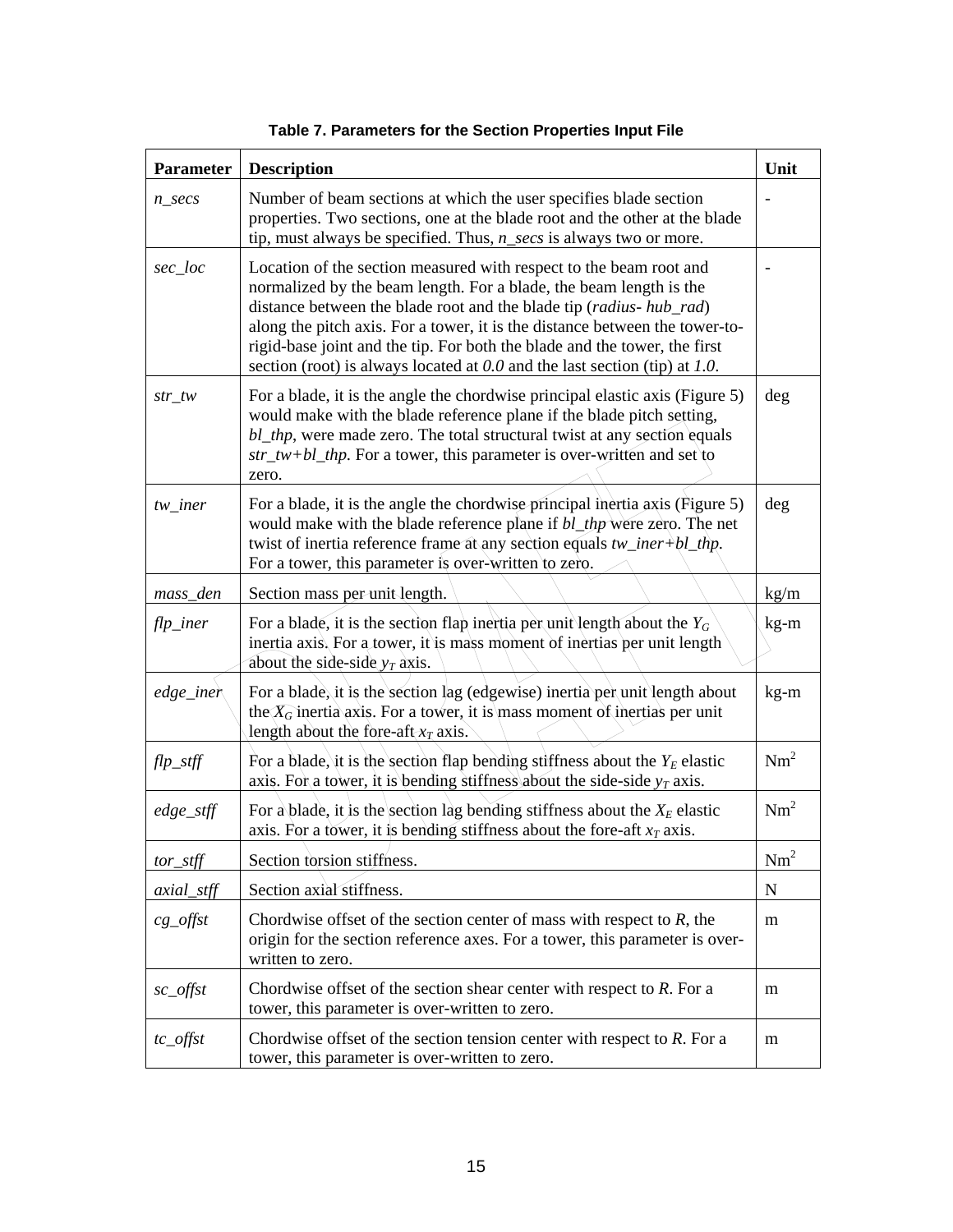#### <span id="page-17-0"></span>**5 Executing BModes**

l

First create the input files. Use the sample input files supplied with the BModes code and modify these to suit your blade or tower for which you need coupled modes. Ensure that your modifications follow guidelines listed in Section 4.

Open a command window, change over to the directory you wish to work in, and issue the following command:

#### *bmodes [inputs path name]\main\_input\_file\_name*

where *inputs path name* is the path name for the directory in which the BModes input file resides and *main input file name* is the name of the main input file. Follow the instructions at [http://wind.nrel.gov/designcodes/setup.pdf,](http://wind.nrel.gov/designcodes/setup.pdf) and that will eliminate the need to specify the executable path name. For example, if the main input file resides in the working directory, and *SampleBlade.bmi* is the name of the main input file, then the command would be:

#### *bmodes SampleBlade.bmi*

If BModes detects<sup>[+](#page-17-0)</sup> any errors during input reading or computations, errors or warning messages will be issued on the screen. If no errors are detected, BModes computes coupled modes and writes them to an output file *SampleBlade.out*, which is generated in the same directory where the main input file resides. The name of the output file is the same as that of the main input file except that the extension is changed to *out*. In our example, the name of the output file would be *SampleBlade.out*. The next section describes the output file.

<sup>+</sup> Some errors may not be detected. We are working on this, and a later version of BModes will have a more elaborate error detection scheme. Contact us if program execution does not go smoothly.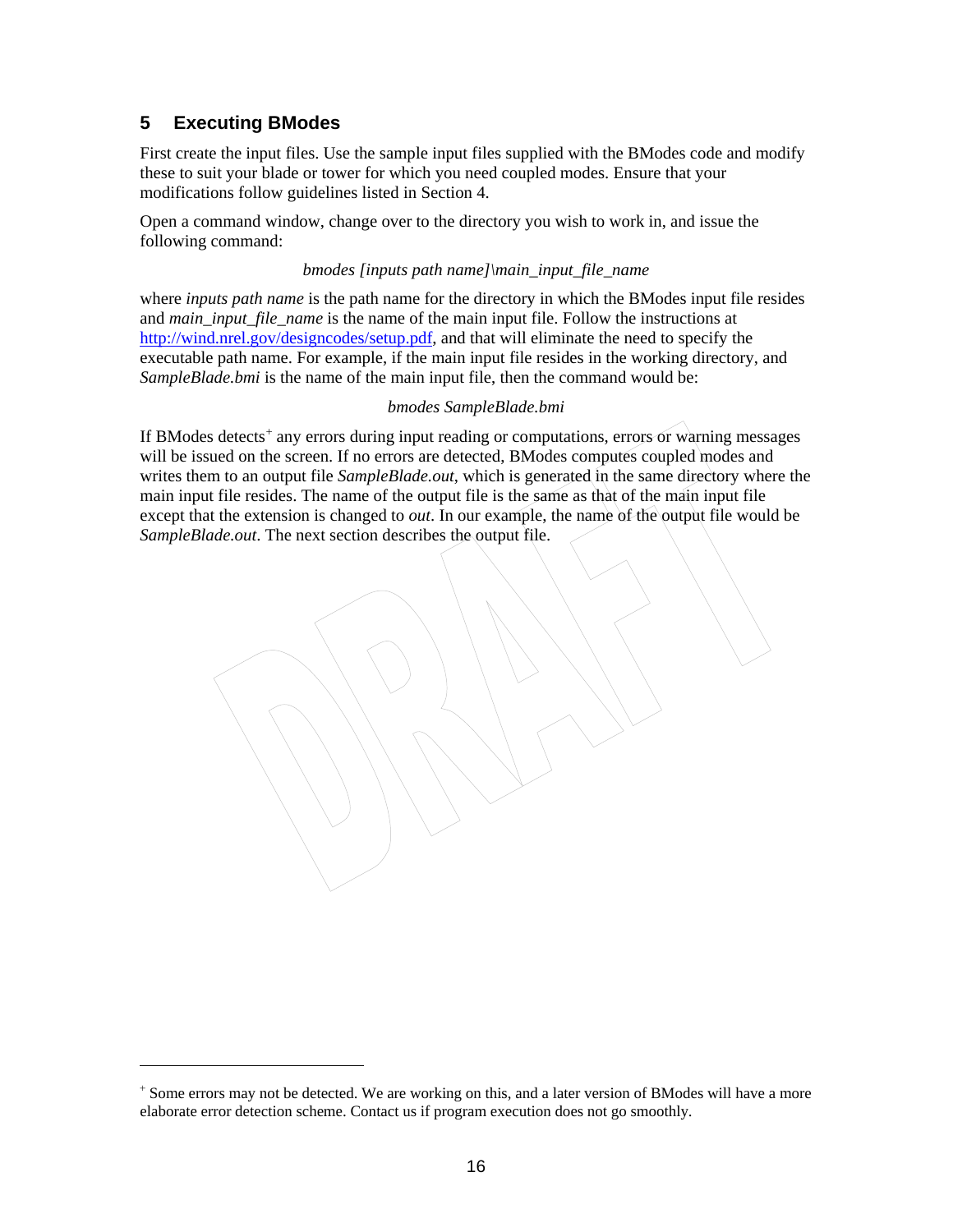<span id="page-18-0"></span>

#### **6 Output Description**

Figure 7 shows a sample output file. It has a number of comment and blank lines, which either contain useful information or serve as separators. The second line shows a BModes version that generates the output along with the date and time at which it creates the output file. The third line is a repetition of the *title* specified in the main input file. The sixth line identifies whether the output frequencies and mode shapes are for a blade or a tower. The seventh line shows the number of modes printed (in accordance with the input parameter *modepr* in [Table 1](#page-10-0)). All the following lines show computed modes; i.e., modal frequencies and associated mode shapes, which are printed as tabular data blocks. These tables may be viewed with a simple text editor. These may also be exported to a plotting utility such as an Excel Spreadsheet or to a modal-based aeroelastic code such as FAST. In fact, the main motivation for BModes development is to eventually integrate it with FAST to provide coupled modes for the tower and the blades. FAST would use these to compute modal integrals.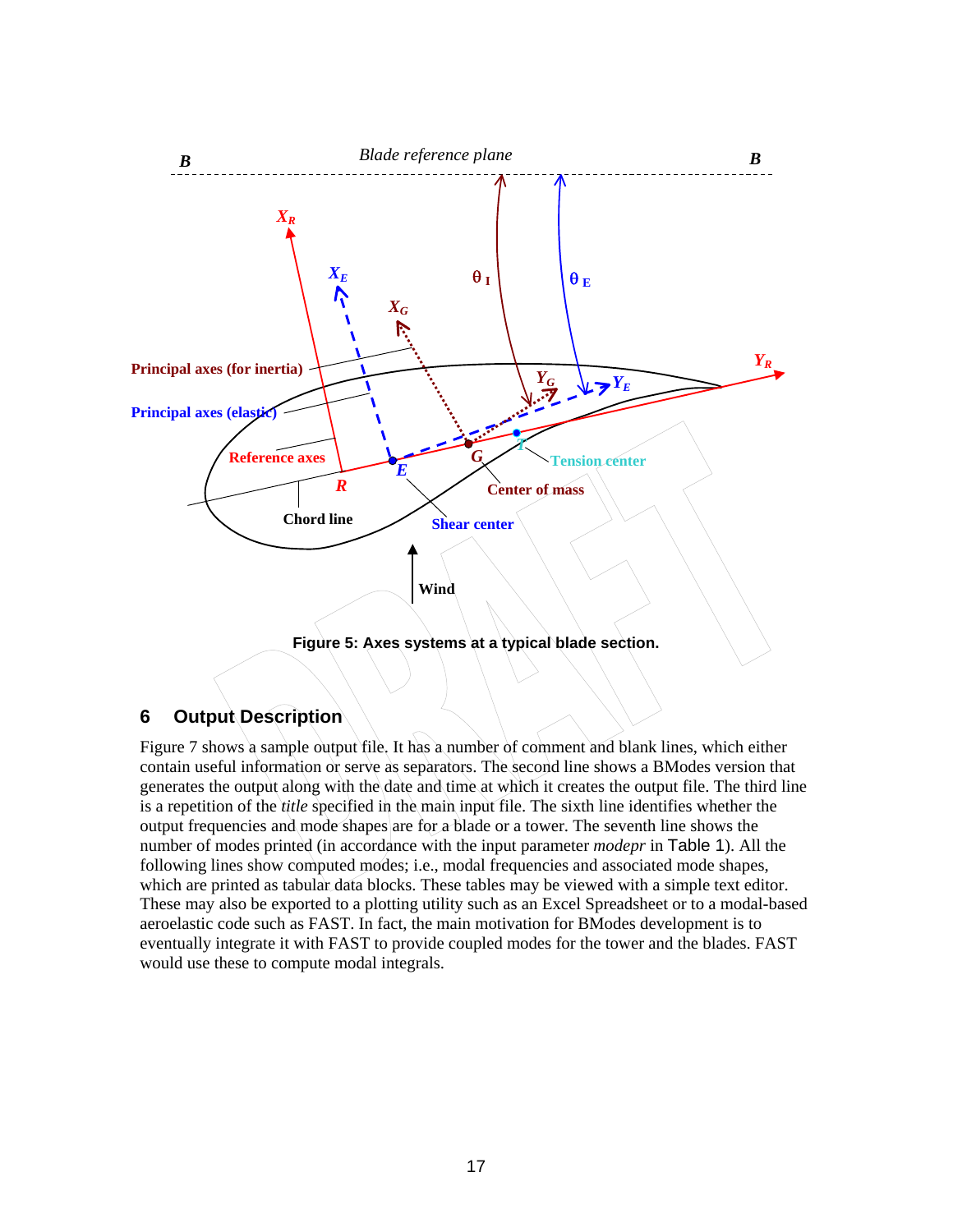

Note that only the lowest *modepr* fundamental modes are output. These are output in blocks; the first block corresponds to the lowest-frequency mode, and the subsequent blocks correspond to higher modes with ascending frequencies. In our case, 20 blocks are printed because *modepr* is 20. For brevity, however, the sample file shows blocks for modes 1 and 20 only. Let us examine the first modal data block, which is associated with mode number 1 (frequency  $= 2.211$  Hz). Following the line that shows the mode number and the frequency, a header line identifies the six parameters for the six columns of mode shape data that follow. These parameters are described in [Table 8](#page-20-0).

A coupled mode shape shows the spanwise distribution of flap, lag, twist, and axial displacement components in a particular mode. BModes computes this distribution in terms of flap deflection, flap slope, lag deflection, lag slope, and elastic twist at different locations along the blade. The axial displacements, though computed by BModes, are not printed. These displacements usually are comparatively small, and aeroelastic codes such as FAST ignore it. The mode shape data, for any mode, appears in six columns and *2\*nselt+1* lines. In our case, *nselt* is 12 (see input file). Therefore, the coupled mode shape data appears in 25 lines.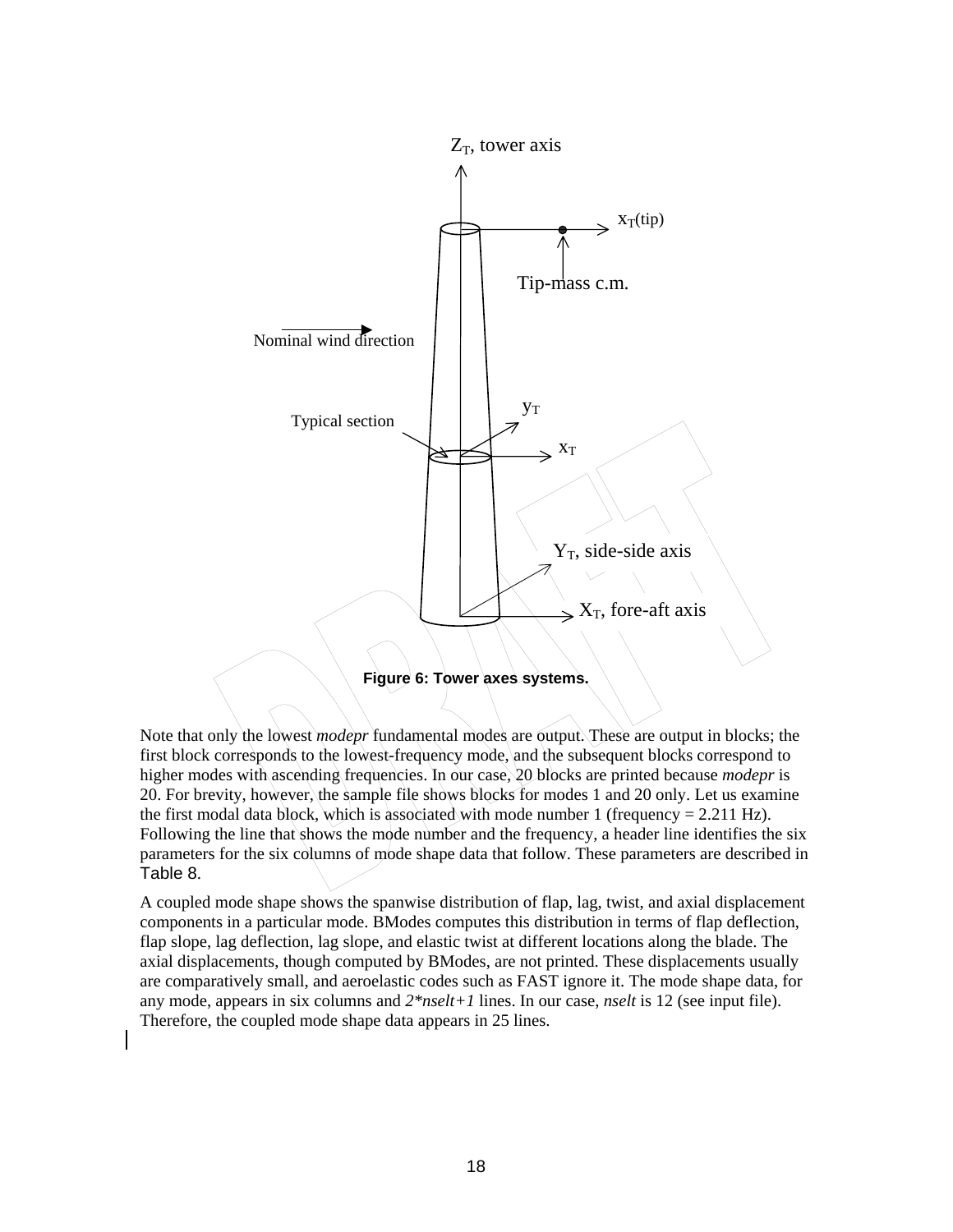<span id="page-20-0"></span>

| <b>Parameter</b> | <b>Description</b>                                                                                                                                                                                                                                                                                                                                                              | Unit |
|------------------|---------------------------------------------------------------------------------------------------------------------------------------------------------------------------------------------------------------------------------------------------------------------------------------------------------------------------------------------------------------------------------|------|
| span_loc         | Span location of a point on the beam reference axis measured with respect<br>to the beam root and normalized by the beam length.                                                                                                                                                                                                                                                |      |
| flap disp        | For a blade, it is the component of modal displacement normal to the<br>blade reference plane BB defined in Section 4.2. For a tower (Figure 6), it<br>is the modal-displacement component parallel to the $X_T$ axis.                                                                                                                                                          |      |
| flap slope       | For a blade, it is the slope of modal displacement curve projected onto a<br>plane that passes through the undeformed blade reference axis and is<br>normal to the blade reference plane BB. For a tower, it is the slope of the<br>projection of the modal-displacement curve on to the $X_T$ - $Z_T$ plane.                                                                   | rad  |
| lag disp         | For a blade, it is the projection of modal displacement in the blade<br>reference plane. For a tower (Figure 6), it is the modal-displacement<br>component parallel to the $Y_T$ axis.                                                                                                                                                                                          |      |
| lag slope        | For a blade, it is the slope of modal displacement curve projected in the<br>blade reference plane. For a tower, it is the slope of the projection of the<br>modal-displacement curve on to the $Y_T$ - $Z_T$ plane.                                                                                                                                                            | rad  |
| twist            | This is strictly a quasi-coordinate [5]. However, for practical purposes and<br>for modal-based codes such as FAST, it may quite accurately be defined<br>as the projection of section twist in a plane that is normal to both the blade<br>reference plane and the blade reference axis. For a tower, it is roughly the<br>projection of section twist in the $X_T Y_T$ plane. | rad  |

**Table 8. Parameters in the Output File**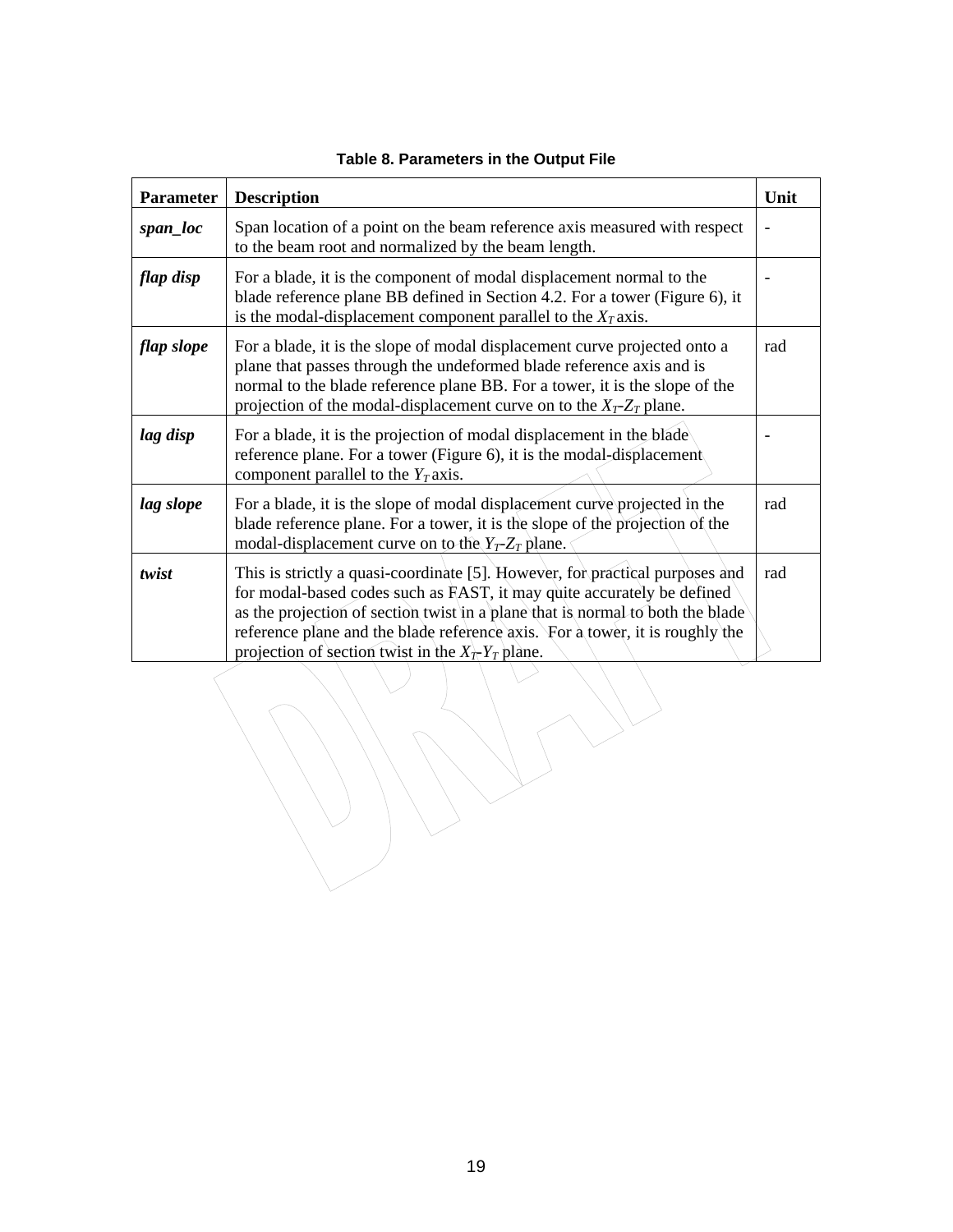| Results generated by BModes (v1.10a-gsb, 23-Jan-2006) on 02-Feb-2006 at 14:50:16. |             |             |             |             |                            |
|-----------------------------------------------------------------------------------|-------------|-------------|-------------|-------------|----------------------------|
| Sample non-uniform blade (output is space-delimited)                              |             |             |             |             |                            |
|                                                                                   |             |             |             |             |                            |
| rotating blade frequencies & mode shapes                                          |             |             |             |             |                            |
| --- only first 20 modes printed                                                   |             |             |             |             |                            |
|                                                                                   |             |             |             |             |                            |
| Mode No.<br>1<br>$(freq = 0.22119E+01 Hz)$                                        |             |             |             |             |                            |
| span_loc                                                                          | flap disp   | flap slope  | lag disp    | lag slope   | twist                      |
| 0.0000<br>0.0400                                                                  | 0.000000    | 0.000000    | 0.000000    | 0.000000    | 0.000000<br>0.000035       |
| 0.0800                                                                            | 0.000026    | 0.000582    | 0.001927    | 0.048550    | 0.000069                   |
| 0.1200<br>0.1600                                                                  | 0.000164    | 0.002808    | 0.007413    | 0.093651    | 0.000132<br>0.000193       |
| 0.2000<br>0.2400                                                                  | 0.000694    | 0.010417    | 0.016282    | 0.137455    | 0.000498<br>0.000788       |
| 0.2800<br>0.3200                                                                  | 0.001754    | 0.016555    | 0.028309    | 0.176731    | 0.001465<br>0.002076       |
| 0.3600<br>0.4000                                                                  | 0.003158    | 0.019742    | 0.043177    | 0.212316    | 0.002748<br>0,003329       |
| 0.4400                                                                            |             |             |             |             | 0.003979                   |
| 0.4800<br>0.5200                                                                  | 0.004716    | 0.020762    | 0.060718    | 0.246913    | 0.004519<br>0.005110       |
| 0.5600                                                                            | 0.006288    | 0.020565    | 0.080790    | 0.278904    | 0.005582                   |
| 0.6000<br>0.6400                                                                  | 0.007836    | 0.020168    | 0.103103    | 0.305978    | 0,006100<br>0.006500       |
| 0.6800<br>0.7200                                                                  | 0.009347    | 0.019613    | 0.127373    | 0.330261    | 0.007000<br>0.007372       |
| 0.7600<br>0.8000                                                                  | 0.010806    | 0.018928    | 0.153428    | 0.352553    | 0.007916<br>0,008304       |
| 0.8500                                                                            |             |             |             |             | 0.008792                   |
| 0.9000<br>0.9500                                                                  | 0.012591    | 0.018755    | 0.187818    | 0.367931    | 0.009082<br>0.009418       |
| 1.0000                                                                            | 0.014381    | 0.018938    | 0.223112    | 0.372727    | 0.009532                   |
| $(freq = 0.42365E+02 Hz)$<br>Mode No.<br>20                                       |             |             |             |             |                            |
| span_loc                                                                          | flap disp   | flap slope  | lag disp    | lag slope   | twist                      |
| 0.0000                                                                            | 0.000000    | 0.00000     | 0.000000    | 0.000000    | 0.000000                   |
| 0.0400<br>0.0800                                                                  | $-0.000285$ | $-0.005995$ | 0.002920    | 0.062212    | $-0.001109$<br>$-0.002126$ |
| 0.1200<br>0.1600                                                                  | $-0.000696$ | 0.003722    | 0.007434    | 0.043661    | $-0.003579$<br>$-0.004375$ |
| 0.2000                                                                            |             |             |             |             | $-0.003712$                |
| 0.2400<br>0.2800                                                                  | $-0.000855$ | 0.000322    | 0.007655    | $-0.040665$ | 0.001504<br>0.015662       |
| 0.3200<br>0.3600                                                                  | $-0.000440$ | 0.011439    | 0.001294    | $-0.113756$ | 0.015346<br>$-0.003534$    |
| 0.4000                                                                            | 0.000822    | 0.018002    | $-0.007226$ | $-0.090771$ | $-0.020654$                |
| 0.4400<br>0.4800                                                                  | 0.001430    | $-0.006236$ | $-0.009005$ | 0.049185    | $-0.018051$<br>0.009191    |
| 0.5200<br>0.5600                                                                  | $-0.000377$ | $-0.032854$ | 0.000595    | 0.175320    | 0.044961<br>0.039024       |
| 0.6000<br>0.6400                                                                  | $-0.001991$ | $-0.001911$ | 0.012330    | 0.096707    | $-0.022311$<br>$-0.074007$ |
| 0.6800                                                                            |             |             |             |             | $-0.074606$                |
| 0.7200<br>0.7600                                                                  | 0.000336    | 0.051644    | 0.008965    | $-0.174730$ | 0.002050<br>0.150937       |
| 0.8000<br>0.8500                                                                  | 0.002902    | $-0.008996$ | $-0.011871$ | $-0.283326$ | 0.116683<br>$-0.095099$    |
| 0.9000                                                                            | $-0.003864$ | $-0.066186$ | $-0.014369$ | 0.275155    | $-0.086594$                |
| 0.9500<br>1.0000                                                                  | 0.006789    | 0.204111    | 0.046586    | 0.785480    | 0.049222<br>$-0.000428$    |
|                                                                                   |             |             |             |             |                            |

**Figure 7: Sample of output file (SampleBlade.out).**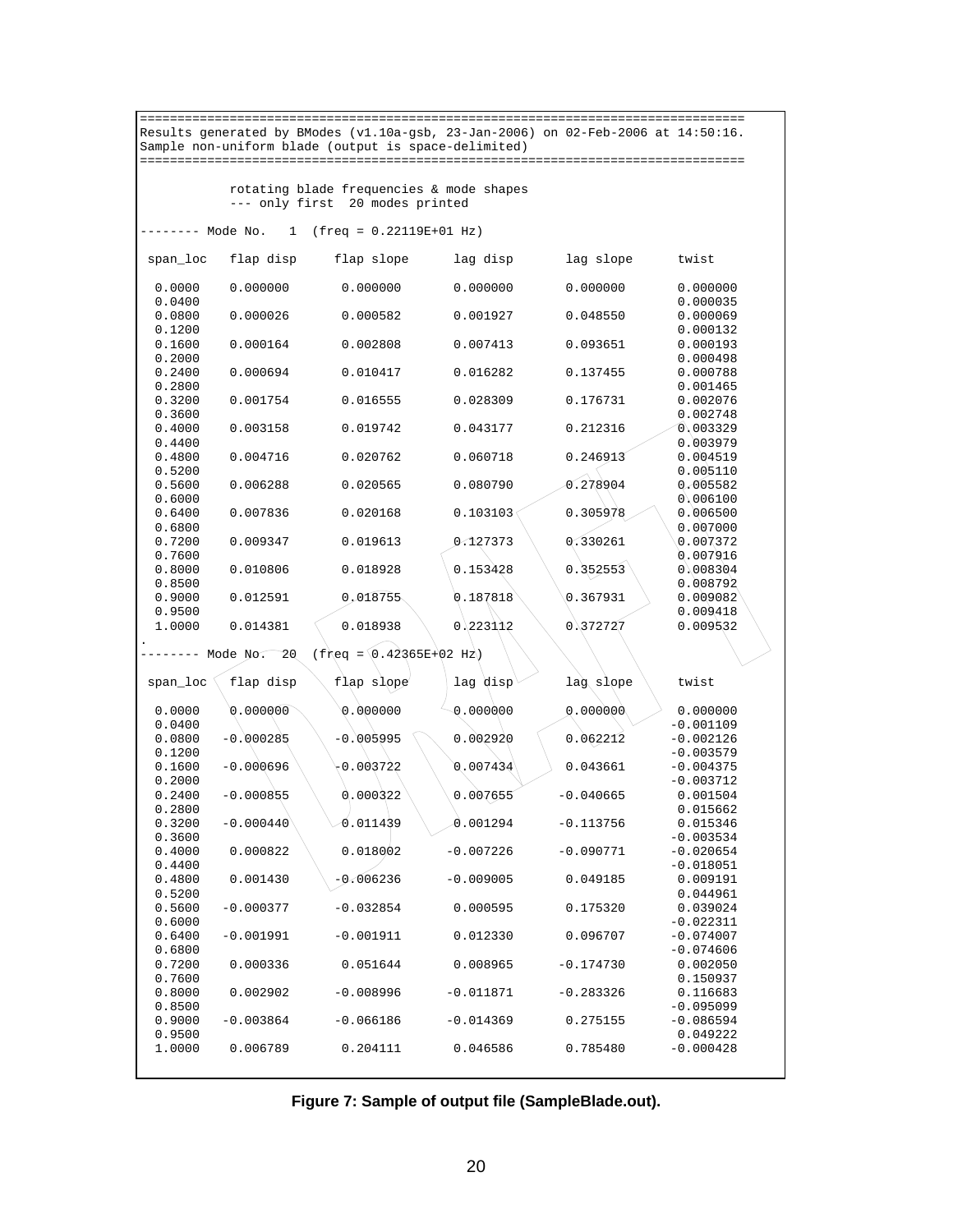<span id="page-22-0"></span>All mode shape data, except the twist, refer to the end nodes of the finite elements (identified by blue dots in Figure 1). The location of these end nodes should be the same as those specified on the last line of the input file (see description of input parameter *el\_loc*, [Table 1](#page-10-0)). The modal twist displacements refer to both end and mid nodes of the finite elements (the mid nodes are identified by crossed small circles in Figure 1).

Note 1: Each mode shape is mass-normalized [5]. You may, however, multiply a mode shape by any non-zero scalar to suit your normalization preference.

Note 2: This manual shows only one sample output file (Figure 7). More sample files, covering both blade and tower, are provided at our website.

## **7 Future Plans**

We have provided step-by-step instructions for preparing input files, executing the code, and interpreting the output modal data. For a blade, preparing input files requires knowledge of rotor speed, pitch control setting, precone, and span-distributed geometric and structural properties. For a tower, we need structural properties distributed over the tower length. If the tower is tensionwires supported, we will also need the spring constants and attachment configurations of these wires. The distributed properties may be obtained from the blade/tower manufacturer, from experiment, or from blade/tower drawings. For the last option (drawings), the user would need a properties extractor such as BPE [3] or PreComp [2]. If PreComp is used, its output file may be directly used as the section properties input file for BModes.

A few BModes upgrades are planned for the future. Examples are new blade-to-hub connectivity options (e.g., flap hinge followed by pitch bearing) and option for specifying pitch-bearingattached axes system for referencing mode shapes. The new option would be compatible with the FAST modal-based formulation. Later, we will extend BModes to handle composites and possibly curved blades. We may also upgrade BModes to model foundation for offshore towers.

We have verified BModes for uniform, tapered, and non-uniform metallic beams [6]. Following the upgrades mentioned above, we would perform and report additional verifications. If you encounter problems or have suggestions to improve the user interface, contact us. Also, let us know if you would like to see additional capabilities in the code within the constraints of the beam finite element theory.

#### **Acknowledgments**

Thanks to Sandy Butterfield for motivating the development of BModes, to Jason Jonkman for his useful suggestions, and to Marshall Buhl for his software-related support. Finally, the author would like to thank Mike Robinson for his constant encouragement. DOE supported this work under contract number DE-AC36-83CH10093.